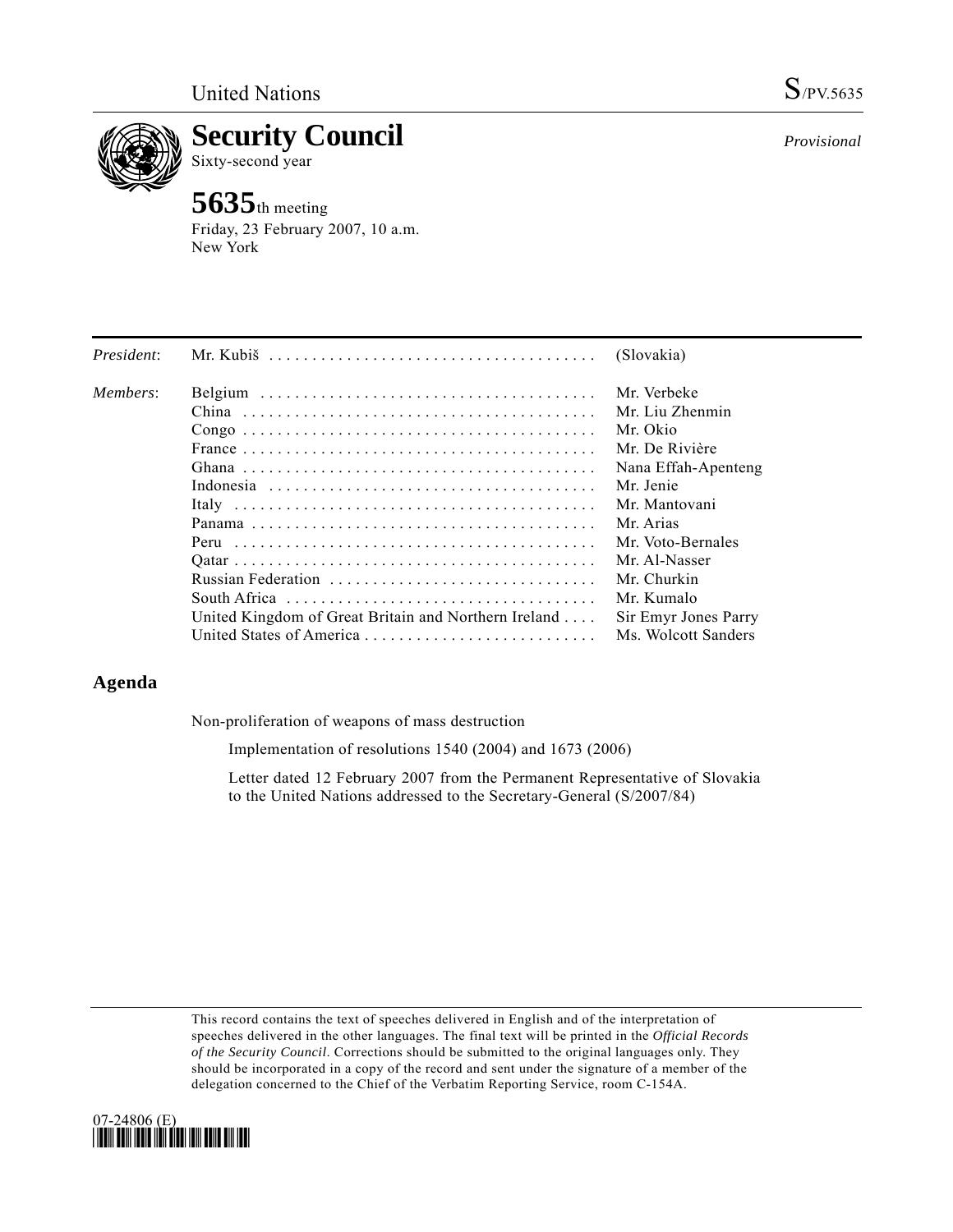*The meeting was called to order at 10.10 a.m.* 

#### **Adoption of the agenda**

*The agenda was adopted*.

## **Non-proliferation of weapons of mass destruction**

 **Implementation of resolutions 1540 (2004) and 1673 (2006)** 

## **Letter dated 12 February 2007 from the Permanent Representative of Slovakia to the United Nations addressed to the Secretary-General (S/2007/84)**

 **The President**: I should like to inform the Council that I have received letters from the representatives of Argentina, Australia, Bangladesh, Belarus, Brazil, Cuba, El Salvador, Germany, Guatemala, Israel, Japan, New Zealand, Norway, Pakistan, the Republic of Korea, Uruguay and Viet Nam in which they request to be invited to participate in the consideration of the item on the Council's agenda. In conformity with the usual practice, I propose, with the consent of the Council, to invite those representatives to participate in the consideration of the item without the right to vote, in accordance with the relevant provisions of the Charter and rule 37 of the Council's provisional rules of procedure.

There being no objection, it is so decided.

*At the invitation of the President, the representatives of the aforementioned countries took the seats reserved for them at the side of the Council Chamber*.

 **The President**: In accordance with the understanding reached among Council members, I am pleased to invite the following participants under rule 39 of the provisional rules of procedure of the Security Council: Mr. Nobuaki Tanaka, Under-Secretary-General for Disarmament Affairs; Mr. Rogelio Pfirter, Director General of the Organization for the Prohibition of Chemical Weapons; Mr. Gustavo Zlauvinen, Representative of the Director General of the International Atomic Energy Agency to the United Nations; and Mr. Michael Schmitz, Director of Compliance and Facilitation of the World Customs Organization.

 The Security Council will now begin its consideration of the item on its agenda. The Security Council is meeting in accordance with the understanding reached in its prior consultations.

 I should like to draw attention to document S/2007/84, which contains a letter dated 12 February 2007 from the Permanent Representative of Slovakia addressed to the Secretary-General, transmitting a concept paper on the item under consideration.

 Allow me to start the deliberations by making some introductory remarks. It is an honour and a privilege for me to open, for the second time this week, a Security Council debate convened by Slovakia this time on the issue of the non-proliferation of weapons of mass destruction, which is at least of the same importance as the debate on security sector reform that took place on Tuesday.

 Based on the experience we acquired in holding the chairmanship of the Committee established pursuant to resolution 1540 (2004), our underlying motivation for organizing this open debate on the issue of cooperation between the Security Council and international organizations in the implementation of resolutions 1540 (2004) and 1673 (2006) was to create an opportunity for States Members of the United Nations and the relevant invited organizations to share experiences and lessons learned in the areas covered by resolutions 1540 (2004) and 1673 (2006).

 Establishing and enforcing sound and effective measures to prevent the proliferation of nuclear, chemical or biological weapons and their means of delivery is a challenge that requires the international community's ongoing attention. Our intention is to concentrate on the most urgent issues which are discussed in particular at the meetings of the 1540 Committee.

 We expect that today's meeting will be used to look at the possibility of providing assistance to those States which have not yet submitted their national reports. Given that some countries still have gaps in their national legislative systems controlling sensitive goods and technologies, we also anticipate a discussion about areas of cooperation with those invited organizations that are mentioned directly in resolution 1540 (2004) and regularly participate in the outreach activities of the 1540 Committee.

 It is therefore my pleasure to welcome among us Mr. Nobuaki Tanaka, Under-Secretary-General for Disarmament Affairs; Mr. Rogelio Pfirter, Director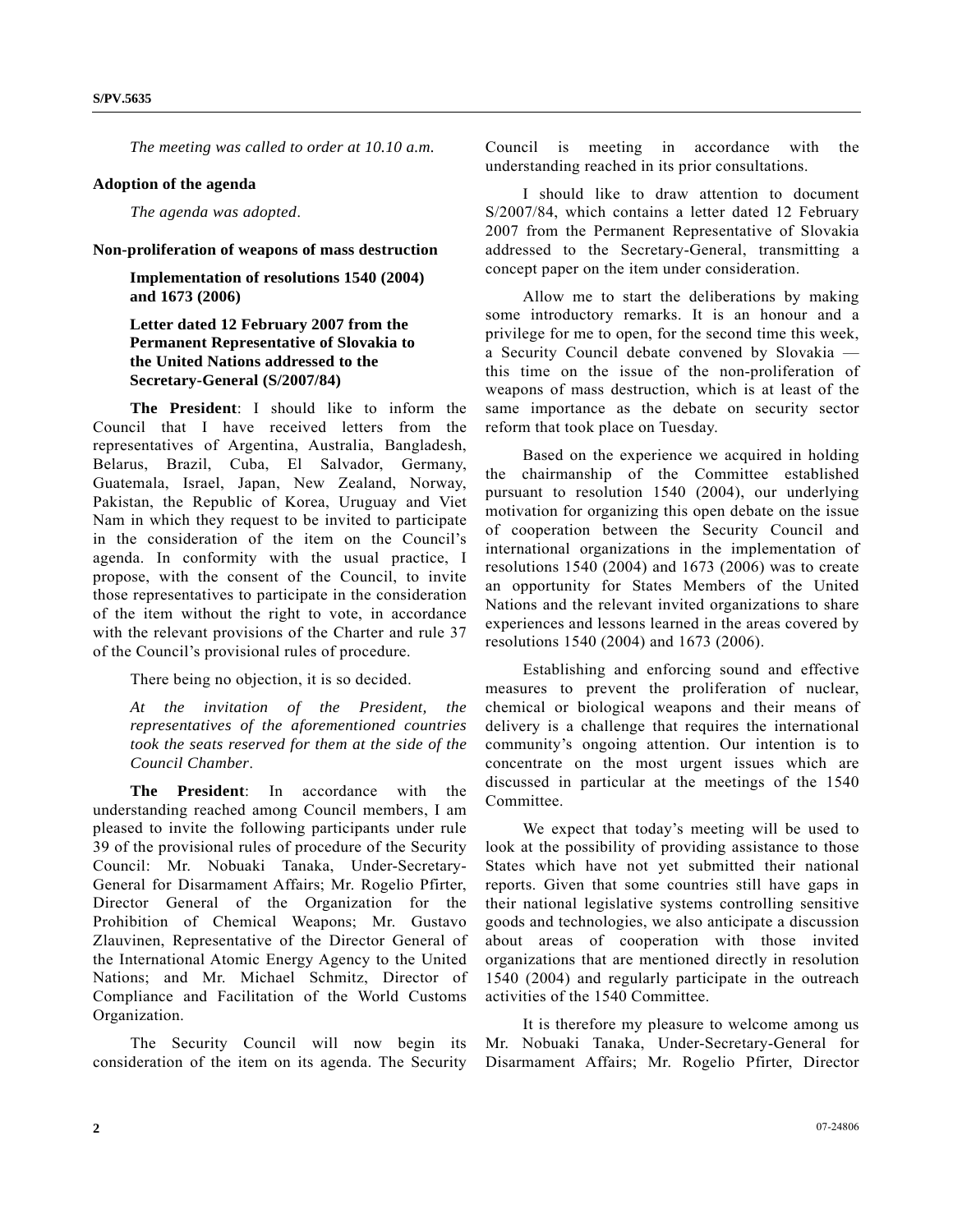General of the Organization for the Prohibition of Chemical Weapons; Mr. Gustavo Zlauvinen, Representative of the Director General of the International Atomic Energy Agency to the United Nations; and Mr. Michael Schmitz, Director General of Compliance and Facilitation of the World Customs Organization.

 Finally, I should like to welcome all delegations that will be speaking today, and I look forward to a fruitful and productive discussion.

 In accordance with the understanding reached among Council members, I should like to remind all speakers to limit their statements to no more than five minutes in order to enable the Council to carry out its work expeditiously. Speakers with lengthy statements are kindly requested to circulate their texts in the Chamber and to deliver a condensed version when speaking. I shall now give the floor to the Under-Secretary-General for Disarmament Affairs, Mr. Nobuaki Tanaka.

 **Mr. Tanaka**: I would like to thank you for convening this timely and important open debate. While the dangers arising from the global proliferation of terrorist acquisition of weapons of mass destruction are now widely recognized, much work remains to be done to reduce such threats. In this respect, the Security Council Committee established pursuant to resolution 1540 (2004) is continuing efforts to promote the full implementation of the resolution, including through enhanced outreach, dialogue, assistance and cooperation throughout the international community.

 I particularly welcome the participation of representatives from the International Atomic Energy Agency (IAEA), the Organisation for the Prohibition of Chemical Weapons (OPCW) and the World Customs Organization (WCO). These three international organizations play crucial roles in the implementation of the process, especially through their practical experience and lessons learned in the areas covered by resolution 1540 (2004), and through their assistance programmes to facilitate the implementation of the resolution.

 The threat of proliferation of weapons of mass destruction in fact represents a most urgent task. In the past year, I have seen to it that this issue is at the forefront of the work of the Department for Disarmament Affairs. Last year, the Department organized three regional outreach seminars on the

implementation of resolution 1540 (2004) involving more than 70 participating countries from the regions. Seminars were held in Beijing for the Asia-Pacific region, in Accra for the African region and in Lima for Latin America and the Caribbean region. I attended all of those seminars personally. I would like to thank all three organizations for participating in them. The presentations by experts greatly contributed to the success of these seminars. I also appreciate Ambassador Peter Burian's able leadership in organizing them. After three seminars, I believe that we are now getting into the next phase of the implementation of the resolution. We need more tailored approaches to meet the requirements of the regions, sub-regions and even Member States.

 This cooperation among inter-governmental bodies is essential in implementing resolution 1540 (2004) and in building support for it throughout the international community. I believe this cooperation is an effective illustration of how sustained multilateral cooperation can work to advance the national security interests of all States and strengthen international peace and security.

**The President**: I now call on the Director-General of the Organisation for the Prohibition of Chemical Weapons, Ambassador Rogelio Pfirter.

 **Mr. Pfirter**: I would like to thank you for the kind invitation to attend this meeting. I am pleased to have this important opportunity to brief the Security Council on various aspects of the mandate and functioning of the Organisation for the Prohibition of Chemical Weapons (OPCW) and to highlight the important role it has to play in chemical disarmament and non-proliferation.

 The threat of chemical terrorism cannot be underestimated. Ease of access to dual-use chemicals and readily available knowledge of the technologies and processes required to manufacture chemical weapons make them a potential instrument of choice for terrorists. Only yesterday we learned that Iraq, a country whose people have in the past endured the terrible consequences of the use of chemical weapons, has suffered yet another series of cowardly attacks involving chlorine, which was used to kill and injure unprotected, innocent civilians.

 With your permission, Mr. President, I would like to read out a statement issued on my behalf at OPCW headquarters today and here in New York.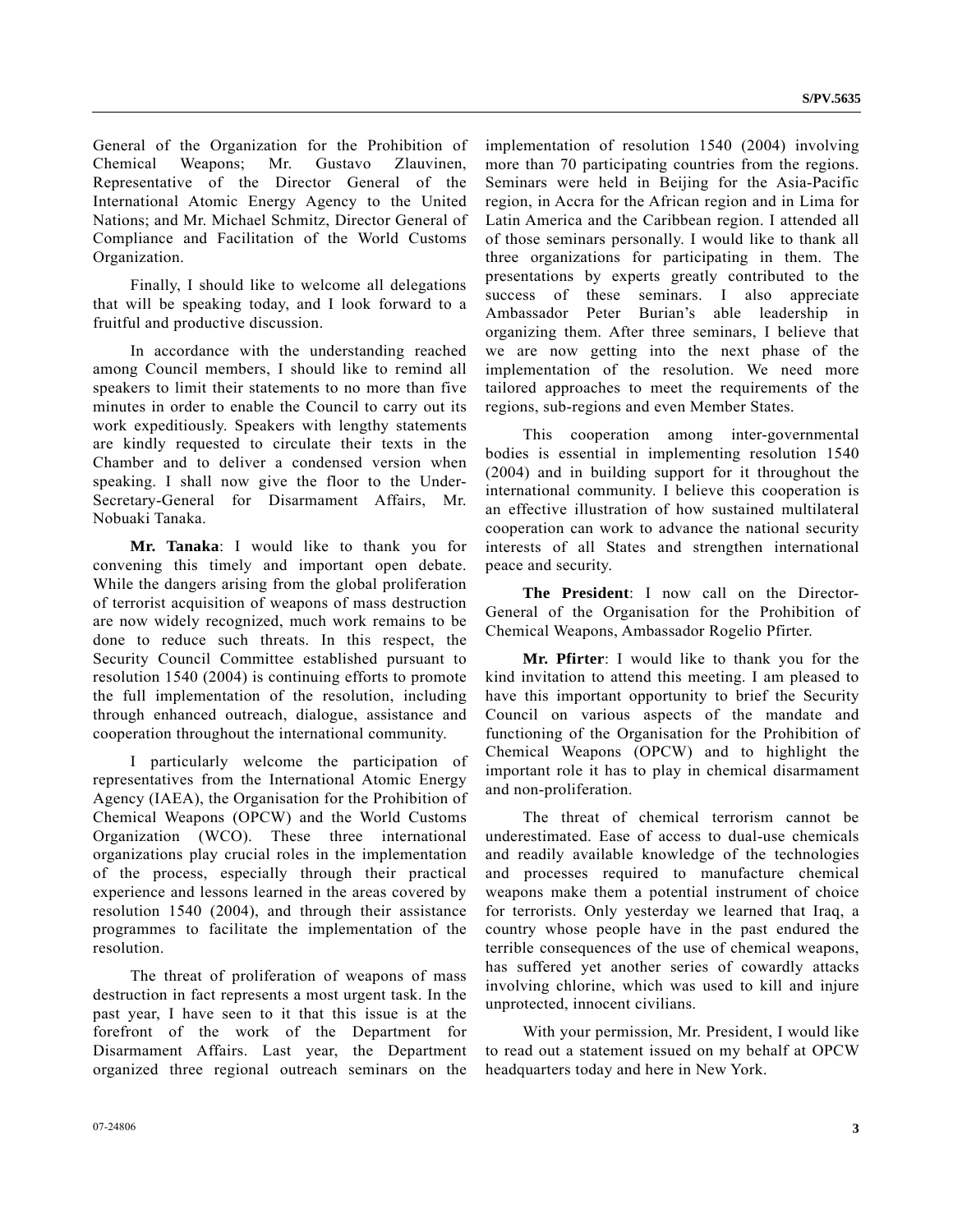"As Director-General of the Organisation for the Prohibition of Chemical Weapons, I condemn in the strongest possible terms the recent multiple use of chlorine gas by groups in Iraq to kill and injure innocent civilians. The international community has firmly rejected the use of toxic chemicals under any circumstances to inflict harm, as demonstrated by the overwhelming international support for the global ban on such weapons. The Chemical Weapons Convention has 181 States parties, and Member States of the United Nations have unanimously condemned the use of poison gas.

 I urge all Governments, particularly those in the Middle East region, whether or not they are parties to the Chemical Weapons Convention, to join me in stating clearly that the use of poison gas is unacceptable."

 The role of the OPCW in bringing about a comprehensive prohibition on chemical weapons is indispensable to the larger objectives of the United Nations in promoting international peace and security. Resolutions 1540 (2004) and 1673 (2006) recognize the need for multilateral cooperation in this area.

 Many of the measures in the operative paragraphs of resolution 1540 (2004) dealing with chemical weapons correspond to obligations that States parties have assumed under the Convention.

 Operative paragraph 1 of resolution 1540 (2004) stipulates that States should refrain from providing any form of support to non-State actors that attempt in any way to develop or acquire weapons of mass destruction. This is fully in line with the general obligations set out in article I of the Convention and further developed in article VII.

 As you know, the OPCW is not an anti-terrorist organization. Nevertheless, by helping States parties to meet all requirements regarding national implementation, it helps ensure that dangerous chemicals are not misused in any manner, including for terrorism.

 In December 2001, two months after the terrible attacks against the United States of America, our Executive Council adopted a specific decision on the contributions of the OPCW to the anti-terrorism effort. These contributions include promoting universal adherence to the Convention and the full

implementation of national obligations under the Convention.

 The objective of universal adherence to the Convention remains fundamental to the achievement of its object and purpose. This goal is also reaffirmed in resolution 1540 (2004).

 The failure of 14 United Nations Member States to join the Convention continues to be an issue of concern, including, in certain cases, as regards nonproliferation. This is particularly serious in the case of the Middle East and in the Korean Peninsula, where we hope that recent developments will bring into sharper focus the need to address accession to the Convention by the Democratic People's Republic of Korea.

 I will now turn to the specific aspects I referred to earlier concerning the destruction of chemical weapons. According to the Convention, States parties must declare any chemical weapons stockpiles, including those which are old and abandoned. Operative paragraph 3 of resolution 1540 (2004) rightly addresses the need to develop appropriate measures to ensure accountability and physical protection of relevant materials. Under our Convention, six States parties, Albania, India, the Libyan Arab Jamahiriya, the Russian Federation, the United States of America and another State Party have between them declared approximately 71,000 metric tons of Category 1 and 2 chemical weapons. Overall, more than 16,600 metric tons of chemical weapons have already been destroyed under the verification regime of the OPCW. This figure represents nearly a quarter of the declared global total. The steps taken in this connection clearly contribute to global security, while reducing opportunities for non-State actors to gain access to existing stockpiles.

 We also carry out industry inspections. Since June 1997, when inspections began for the purpose of non-proliferation, the Secretariat has carried out over 2,700 inspections, including over 1,100 industrial inspections in 73 States parties.

 It is to the credit of the drafters of the Convention that a treaty that had its beginnings in the cold war era and was intended to address activities at the State level also allows us to respond to today's threats.

 In view of the need to ensure full implementation of the Convention, our Conference of States Parties adopted a plan of action to assist States parties that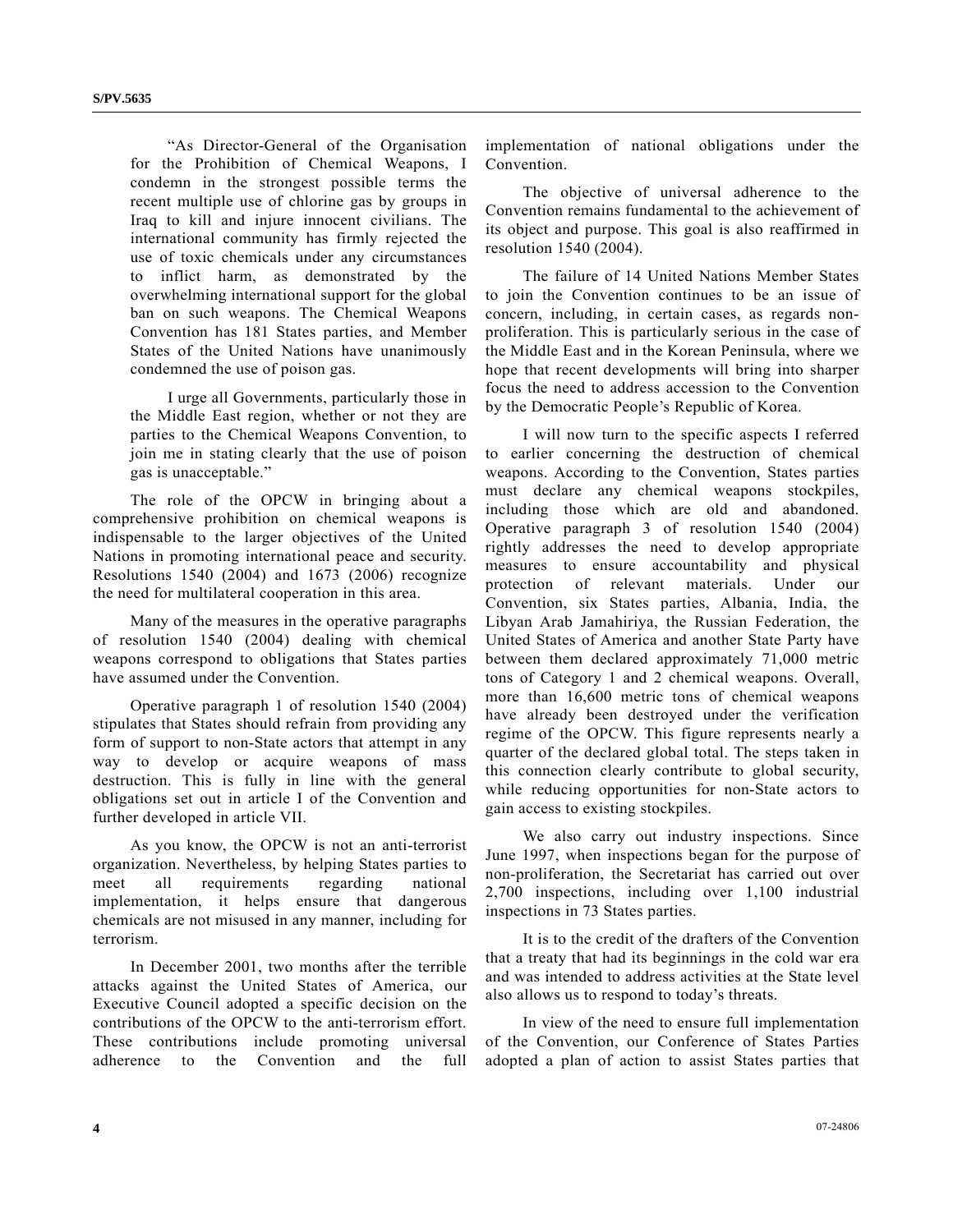have yet to meet their obligations, under the articles of the Convention, to enact implementing legislation and to establish a National Authority.

 Let me note that, in many cases, delays by Governments in the fulfilment of their Convention obligations are not the result of a lack of political will, but are due to a scarcity of specific legal expertise.

 The OPCW secretariat has actively focused on offering practical on-site assistance tailored to the needs of the States Parties that have requested it. Thus far, we have worked on 241 drafts of implementing legislation from 117 States parties.

 At least 25 States parties have also offered significant bilateral assistance. Of our 181 States parties,  $172$  — that is to say, 95 per cent — have established or designated a national authority. Sixtythree per cent of them have reported that they have adopted legislative or administrative measures to implement the Convention. One hundred States parties, or 56 per cent, have informed us of the measures they have in place to control transfers of scheduled chemicals. Fifty-six States parties, or 31 per cent, have indicated that they have reviewed their regulations on trade in chemicals and have confirmed that those regulations are consistent with the object and purpose of the Convention.

 Hundreds of thousands of tons of scheduled chemicals are traded internationally every year for purposes not prohibited under the Convention. In order to ensure that that is done only for peaceful purposes, we count on the invaluable support not only of Governments, but also of the chemical industry. The involvement and cooperation of that industry stems not only from its laudable support for the Convention in general, but also from the evident risk of possible attacks on chemical facilities — attacks by terrorists that would turn industrial sites into horrendous weapons.

 Under article X of the Convention, each State party is entitled to receive assistance and protection. Our activities in this area are central to our mission and are, again, fully consistent with the provisions of resolution 1540 (2004).

 The OPCW is also mandated to undertake investigations of any alleged use of chemical weapons and is equipped with the technical means and expertise to do so. Here, I would note that, in the case of alleged use of chemical weapons involving State non-parties, the OPCW is mandated to cooperate closely with the United Nations Secretary-General and that, if so requested, it will put its resources at the Secretary-General's disposal.

 Since the Convention entered into force in 1997, we have trained more than 2,300 first responders within our States parties. For instance, in October 2005 we conducted a field exercise, Joint Assistance 2005, together with the United Nations Office for the Coordination of Humanitarian Affairs (OCHA), the North Atlantic Treaty Organization and Ukraine. We also conducted an exercise organized by the United Nations Office for the Coordination of Humanitarian Affairs and the Finnish Ministry of the Interior. In all of these exercises, the hypothesis was an attack by terrorists either on a plant or on facilities within States members.

 In just a couple of months, the OPCW will be observing the tenth anniversary of its establishment and of the entry into force of the Convention on 27 April 1997. During that short time, we have made steady progress in carrying out our mandate. Indeed, we take a measure of pride in what has been accomplished in those 10 years.

 The Convention and its disarmament and nonproliferation agenda are being implemented effectively and in an exemplary manner. Our States parties have every reason to commemorate this important milestone in the history of disarmament. As members may know, I have extended a formal invitation on behalf of the OPCW to the Secretary-General to attend the commemoration ceremonies, which are to take place in The Hague on 9 May 2007. I believe that his presence and personal involvement in our commemoration would symbolize not only his own support, but that of the entire membership of the United Nations, for the work of the OPCW, an organization that confirms daily that even the most sensitive issues having to do with disarmament and non-proliferation of weapons of mass destruction can be dealt with multilaterally and by consensus.

 In closing, I wish to thank the members of the Council for this timely opportunity to address them on the work of the OPCW.

**The President**: I now give the floor to Mr. Gustavo R. Zlauvinen, representative of the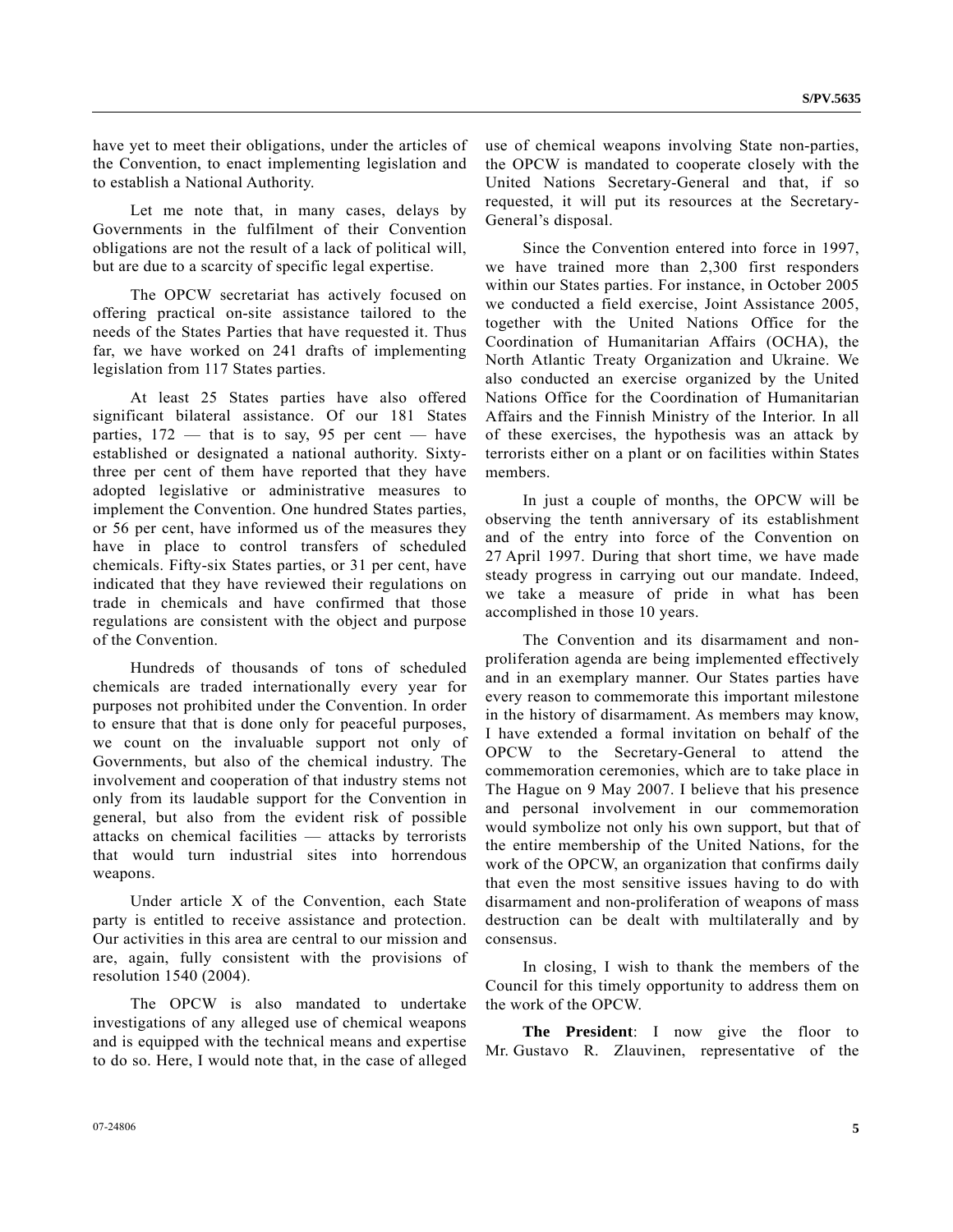Director General of the International Atomic Energy Agency to the United Nations.

 **Mr. Zlauvinen**: The International Atomic Energy Agency (IAEA), too, is pleased to participate in this relevant meeting of the Council.

 Many programmes and activities of the IAEA are relevant to resolution 1540 (2004). The IAEA General Conference has invited the Agency's secretariat to provide assistance to member States, upon request and within the scope of the Agency's statutory responsibilities, for the implementation of resolution 1540 (2004).

 In particular, the Nuclear Security Plan for 2006- 2009 provides a compilation of activities and a plan for their implementation. Through these activities, the Agency assists States in preventing nuclear material and related technologies from falling into the hands of non-State actors and, accordingly, helps States fulfil their international obligations, including those required under resolution 1540 (2004).

 The relevant programmes and activities include, inter alia, the following: first, to provide legislative and regulatory assistance to enable member States to adopt the necessary legislation to implement instruments under the Agency's purview, such as safeguards agreements, additional protocols and the Convention on the Physical Protection of Nuclear Material; secondly, to assist in strengthening member States' systems for controlling nuclear material and related technology so as to enable Governments to implement legal instruments to which they subscribe and to tighten national controls; thirdly, to provide support to States for the implementation of high standards of physical protection of nuclear material, nuclear facilities and nuclear transports; and fourthly, to provide support for States' efforts to upgrade border controls in order to enhance the capability to detect illicit trafficking in nuclear material and related technologies.

 In addition, the IAEA facilitates the development and publishing of a series of policy documents on nuclear-security guidance containing recommendations and proposing practical arrangements on how States can implement their international obligations that are relevant to strengthening nuclear security. Such guidance, on how to establish and maintain a system of accounting for and control of nuclear material, facilitates the implementation of States' obligations

pursuant to their respective safeguards agreements. In addition, guidance on the design and maintenance of a physical protection regime applicable to nuclear material and facilities is needed to support consistent implementation of the Convention on the Physical Protection of Nuclear Material.

 To further assist States in their efforts to implement their international obligations, the Agency offers and carries out evaluation and assessment services to help States identify what needs to be improved in the area of nuclear security, including their national systems for the accounting and control of nuclear material and their regimes for the physical protection of nuclear material and facilities. Since 2003, more than 70 such peer-based review missions have been carried out by the Agency.

 Capacity-building continues to be a cornerstone of the Nuclear Security Plan for 2006-2009. As part of it, the Agency helps States to address key needs in human resource development. The Agency offers a comprehensive education and training programme with a wide variety of education and training events, including technical and scientific visits and on-the-job training in the fields of physical protection of nuclear material and facilities and illicit trafficking. Last year, a nuclear-security training course for lawyers was held by the Agency to create a pool of legal experts who would be available for participation in nuclear security missions. Since 2003, approximately 150 training events have been carried out, with more than 3,000 participants from more than 100 countries.

 The Agency has also responded to some States' physical protection needs by providing upgrades and technical support for improved physical protection of nuclear material and facilities. Some nuclear facilities have also received technical support to strengthen their nuclear-material accounting systems. For capacitybuilding in the area of detection of nuclear materials in illicit trafficking, including at border-crossing points, more than 800 detection instruments have been provided to some 20 countries.

 The Agency's programmes and activities in the area of nuclear security are funded mostly from extrabudgetary resources. The Nuclear Security Fund has been established to receive voluntary financial contributions for that purpose. In addition, significant in-kind contributions are received from member States.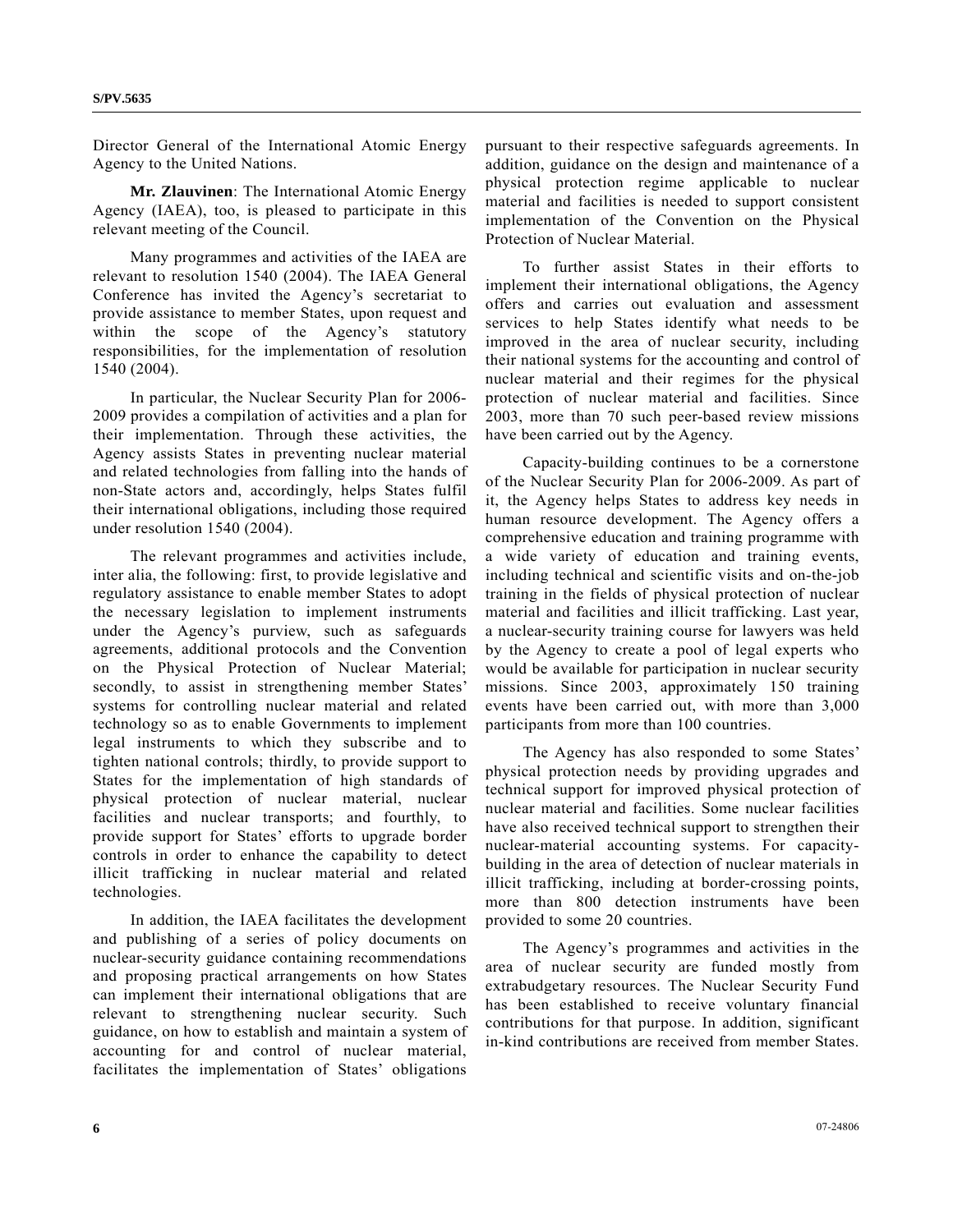The cost of the activities carried out during 2006, for example, was \$20 million.

 These support efforts will continue in 2007. An increased number of assessment and evaluation missions; legal and regulatory support activities; a strengthened programme for human resource development; and the provision of technical assistance, including the necessary technical equipment, will be carried out by the IAEA. Regional resource centres will be established, through which much of the required training can be offered.

 The Agency has also strengthened its international coordination efforts. Regular meetings are convened with member States and other international organizations. For example, the Agency develops, in consultation with individual member States, the integrated nuclear security support plans which bring together all of the work that is required to implement, inter alia, obligations under the legal instruments that are relevant in the nuclear area. Those plans provide comprehensive workplans for individual countries and can be used to help coordinate activities and generate the required resources. The plans improve the efficiency of existing resources and help to avoid caps. All activities are performed with due consideration to maintaining the confidentiality of sensitive information.

 Let me present some suggestions on how to strengthen cooperation between the 1540 Committee and my organization. We would like to suggest that the 1540 Committee actively inform Member States of all the programmes and activities carried out by the IAEA. The most practical way forward continues to be for the Committee to encourage those Member States requiring assistance in the nuclear field to work directly with the Agency and to report their progress in the fulfilment of their international obligations, as appropriate, to the relevant bodies, in particular to the 1540 Committee.

 Such implementation would be further encouraged if the Committee, in its summary reports, were to devote a dedicated chapter to the assistance provided by the IAEA for the fulfilment of obligations relevant to nuclear weapons and related materials. Information about IAEA activities in the nuclear field and security field can be found on the Agency's web page.

 Finally, as a possible way for future interaction and cooperation, the Committee could share with the Agency information about those countries that have been identified by the 1540 Committee as needing further assistance.

**The President**: I now give the floor to Mr. Michael Schmitz, Director of Compliance and Facilitation of the World Customs Organization.

**Mr. Schmitz**: We appreciate this opportunity to explain how the World Customs Organization (WCO) might assist in the implementation of resolution 1540 (2004). Customs administrations worldwide face the trade-security/trade-facilitation dilemma. On one hand, there is the continuing growth in legitimate international trade, while on the other hand there is the illicit cross-border movement of weapons of mass destruction (WMDs), drugs, counterfeit merchandise, dual-use chemicals, small arms, undeclared merchandise, currency, cultural property, hazardous materials and individuals.

 In the light of the terrorist threat to the global economy, nations seek from their customs administrations economic and physical security, while international traders look for uniformity, predictability, transparency and efficiency in their dealings with customs agencies. The WCO finds itself in the business of globalizing and to the extent possible standardizing customs control efforts to improve both the security and the facilitation of the global supply chain. Our most visible effort to that end is the Framework of Standards — known as  $SAFE$  — a global supply chain security initiative developed at the WCO by the international trade community and WCO member customs administrations.

 In the 15 to 20 years prior to 11 September 2001, customs administrations, particularly in the developed world, began focusing more on trade facilitation rather than continuing to support unnecessary customs controls. At the WCO, that trade facilitation focus led to the negotiation of the revised Kyoto Convention on the simplification and harmonization of customs procedures in 1999. Today, 52 WCO members, including all of the world's major trading nations, are signatories to the revised Kyoto Convention. However, 9/11 caused the world to refocus on customs control and to face a simple truth: that every nation has an absolute right to determine who and what will cross its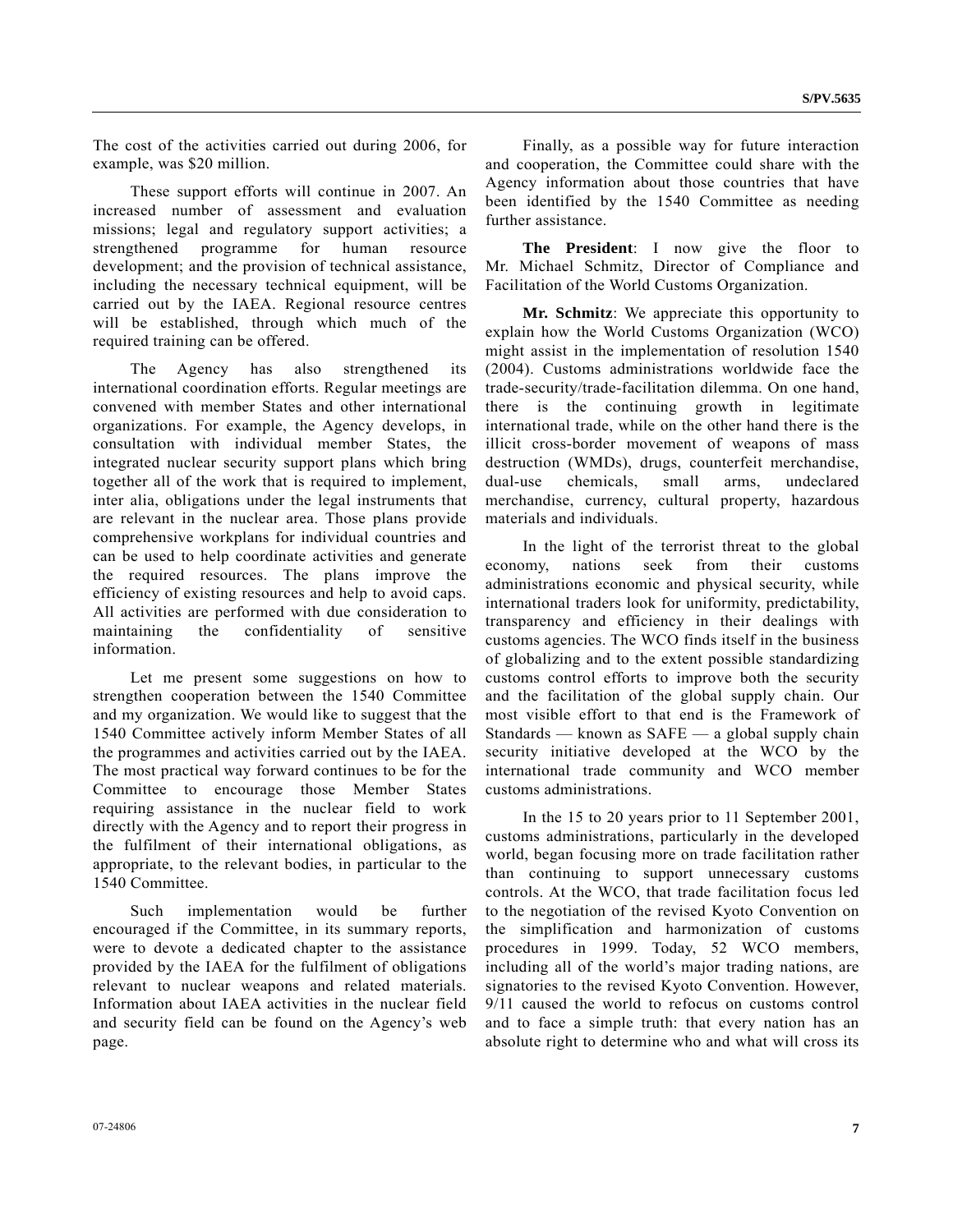national borders. The instrument of this exercise of sovereign control is customs.

 The joint industry customs task force that worked on the Framework built upon the work done on the revised Kyoto Convention and has produced guidelines on integrated border management, which is the single window through which to coordinate border agencies; integrated supply-chain management, which coordinates all links in the global supply chain; a revised data model that provides harmonized form and content of messages; and unique consignment reference policies, so that a shipment can be identified from origin to destination.

 Working together, customs and the private sector produced the SAFE Framework of Standards. It was unanimously adopted by the WCO Council in June 2005, and in June 2006 the WCO Council approved a document on authorized economic operators as part of the SAFE Framework. To date, 144 of our 171 members have signed letters of intent to implementation the SAFE Framework. The theory underlying the SAFE Framework is that appropriate, focused and layered trade security measures will actually facilitate the movement of legitimate trade across national boundaries and thereby protect the global economy. The SAFE Framework reflects the realization of the fact that security and facilitation are inextricably intertwined.

 The SAFE Framework has four core elements: advanced electronic manifest information; a consistent risk management approach; at the request of the importing nation, the outbound inspection of high-risk cargo at the point of export using non-intrusive detection equipment; and enhanced trade facilitation for legitimate trade that meets certain security standards. The SAFE Framework is built on two pillars: customs-to-customs network arrangements and customs-to-business partnerships. While not specifically set forth in the SAFE Framework, there is in reality a third pillar, namely customs cooperation with other national, regional and international Government organizations that have border control responsibilities.

 The WCO has engaged other regional and international organizations such as the United Nations, the World Trade Organization, the International Maritime Organization, the International Civil Aviation Organization, the International Organization for Standardization, the International Labour Organization, the United Nations Economic Commission for Europe, the Asia-Pacific Economic Cooperation forum, the European Union and the African Union, to ensure that the SAFE Framework is compatible with other security and facilitation guidelines being developed by those organizations and does not unduly burden the private sector with conflicting security standards.

 We also work closely with the Security Council's Counter-Terrorism Committee, the International Atomic Energy Agency (IAEA), the United Nations Office on Drugs and Crime, the Group of Eight, the World Health Organization, Interpol, the Organisation for the Prohibition of Chemical Weapons, the Organization for Security and Cooperation in Europe and other international organizations on security matters that can impact the global supply chain. We work with those organizations on training and capacity-building efforts.

 The SAFE Framework is a concept that moves customs focus from importation to exportation for security purposes. However, by focusing on the exportation of goods, customs will actually increase the facilitation of cargo upon importation. The concept is to identify high-risk shipments early in the global supply chain — at or before exportation — to allow for appropriate and timely control of high-risk cargo prior to its introduction into the global supply chain's more vulnerable transportation network. The SAFE Framework foresees the rapid release of legitimate cargo upon its importation by identifying international traders that demonstrate an appropriate degree of security within their supply chain. That concept pushes security further back in the global supply chain by involving the private sector, which has increased security in its supply chains.

 How are we doing with this balancing act between security and facilitation? We are doing better than we were five years ago, but we are not yet where we want to be. Technology has been an enabler, but infrastructure and customs staffing are still real issues we have to face. Inevitably, trade volumes have continued to grow and security needs have increased. It has long been apparent to customs agencies that there are no physical security processes that can be successfully applied to match an ever-expanding threat potential while at the same time facilitating the rapid clearance of legitimate trade across national borders. Therefore, the sole means by which the safety of the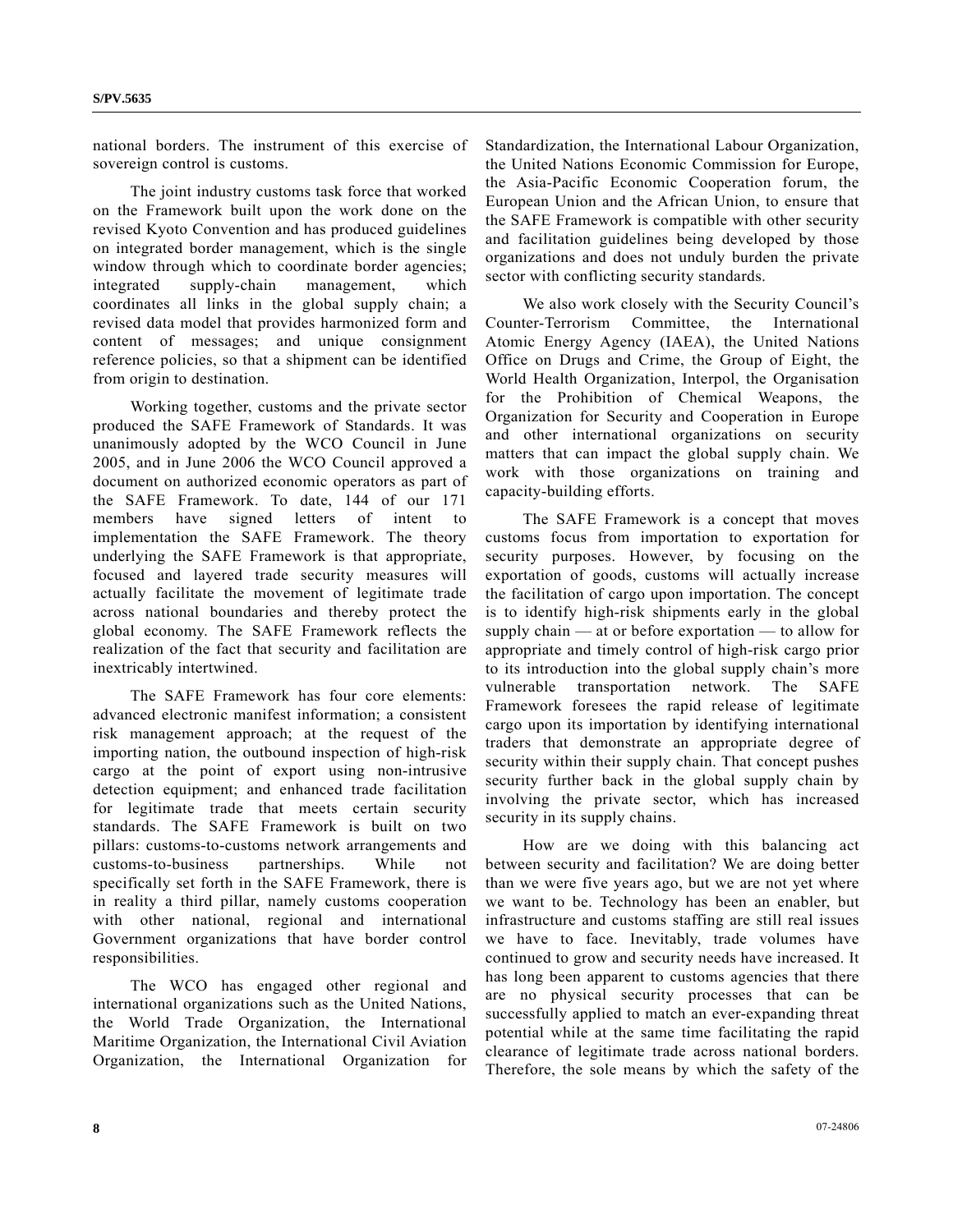global supply chain can be secured without imposing a crippling impact on the necessary free flow of legitimate trade, is through the consistent and effective application of well-reasoned risk management regimes along with the effective use of technology and customs best practices in security and facilitation.

 The WCO programme to control the exportation and importation of nuclear and radiological materials was developed nearly 15 years ago to further customs agencies' efforts to protect the societies they serve. Ten years ago, working with IAEA, WCO developed recommendations covering customs actions against illegal cross-border movement of nuclear and hazardous materials. Those comprehensive recommendations urged our members' administrations to recognize the need for the prevention, detection and repression of illicit movements of nuclear and hazardous substances. It called for appropriate legislation and powers to deal with all aspects of illegal trafficking in nuclear and hazardous material. It called for cooperation and the sharing of information on trafficking, and urged efforts to detect illicit crossborder movements.

 WCO and IAEA entered into a memorandum of understanding in 1998; we exchange illicit trafficking data, co-sponsor seminars and jointly develop technical and training materials. We also collaborate with IAEA in the production of technical documents on prevention, detection and response. We have participated with IAEA in customs radiation safety training courses and reviewed IAEA illicit trafficking handbooks and guidelines for monitoring radioactive material in the international mail. We have also developed a secure encrypted customs enforcement network, which permits customs services to exchange information and communications and includes databases on nuclear materials and hazardous substances.

 WCO has also, in the past two years, participated with the United Nations Counter-Terrorism Committee in seven missions to assess the measures employed by countries to bring themselves into compliance with Security Council resolution 1373 (2001), which in part requires enhanced border security to prevent acts of terrorism.

 At the end of the day, the one barrier that the actors in this play must cross is customs, and WCO and its member administrations stand ready to assist the United Nations and the members of this Council in their efforts.

**Mr. Churkin** (Russian Federation) (*spoke in Russian*): At the outset, allow me to congratulate you, Sir, on Slovakia's very successful presidency of the Security Council this month. We only regret the fact that this is a very short month, which represents a failure on the part of the calendar and not of your presidency.

 As the initiator and a sponsor of Security Council resolutions 1540 (2004) and 1673 (2006), the Russian Federation considers them to be key non-proliferation instruments in preventing weapons of mass destruction, their means of delivery and related materials from falling into the hands of non-State actors, particularly terrorists. We are convinced that ensuring the full implementation by all States of those resolutions is one of the principal means of counteracting the serious threat to international peace and security represented by the world-wide spread of weapons of mass destruction and their means of delivery.

 The implementation of resolution 1540 (2004), which provides the basis for coordinated efforts to combat the black markets in weapons of mass destruction, will, given the scale and complexity of the targets it sets, be a labour-intensive and lengthy process. Assistance to countries in the implementation of the resolution should therefore be based on constructive dialogue without pressure or interference in the internal affairs of States and without harming legitimate international economic, scientific and technical cooperation.

 Effective non-proliferation work is not possible without a broad-based increase in cooperation between the United Nations and specialized international and regional organizations. We feel that, given the experience and knowledge that have been gained, a more active role in the implementation of the resolutions should be played by the export control regimes. Strengthening national export control systems is one of the key components of resolution 1540 (2004), and closer contacts between the Committee established pursuant to that resolution with export control regimes — including by involving the heads of those bodies in regional seminars — should be a priority of the Committee's work.

 I wish to report on the efforts Russia is making to assist in the implementation of resolution 1540 (2004)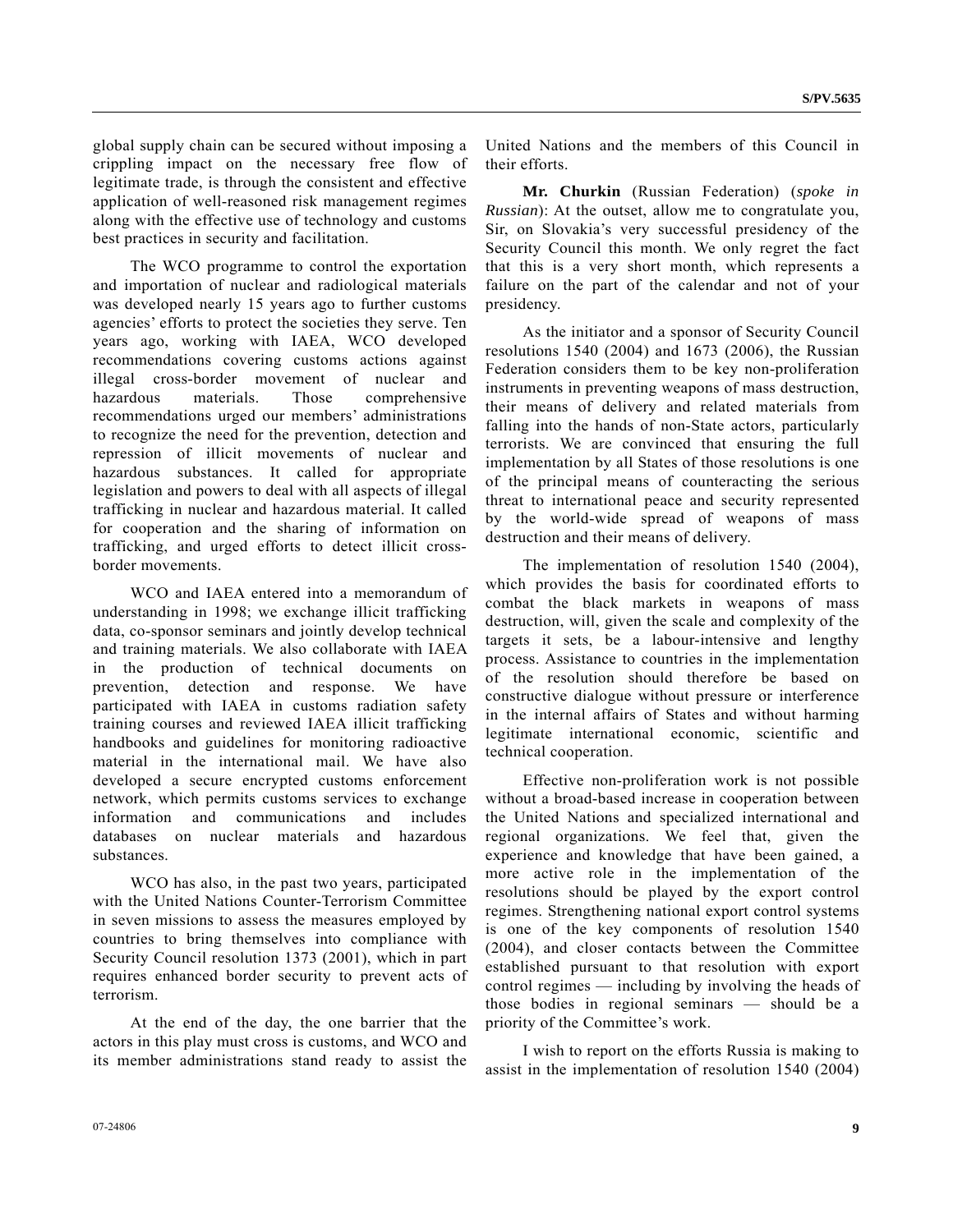within the Commonwealth of Independent States (CIS). At Russia's initiative, the issue of the non-proliferation of weapons of mass destruction is regularly discussed within the CIS Council of Foreign Ministers. We intend to relaunch the work of the CIS Joint Consultative Commission on Disarmament, the draft agenda of which includes items relating to the non-proliferation of weapons of mass destruction, enhancing national export control systems, and the implementation of resolution 1540 (2004).

 An intensive dialogue is under way between foreign ministries of the CIS. A tradition has been established of convening consultations in Moscow with CIS States on export control and non-proliferation. There is active cooperation in strengthening the Treaty on the Non-Proliferation of Nuclear Weapons regime.

 In the context of implementing the trilateral initiative of the International Atomic Energy Agency (IAEA), Russia and the United States of America, we continue to send CIS State missions to assist in providing security and safe storage of radioactive materials. Russia provides technical and methodological assistance to CIS partner States in the area of improving national legislation on the issues of reporting, control and the physical protection of nuclear and radioactive materials. In particular, within the framework of the Russian programme of support for IAEA safeguards, regional workshops are regularly held for CIS States on the use of physical protection systems and their inspection.

 We are actively working with the United States of America and IAEA on the removal from CIS States of highly enriched uranium from research reactors manufactured by Russia. To date, processed and unprocessed nuclear fuel has been removed from Uzbekistan.

 In order to assist in the implementation of the provisions of the Chemical Weapons Convention, the Russian Federation has offered assistance to a number of CIS States in drafting national implementation laws and an exchange of experience of the work of national bodies established pursuant to those instruments. Together with our CIS partners, we are striving to strengthen the Biological Weapons Convention.

 We enjoy close cooperation in harmonizing export control systems, particularly within the framework of the Eurasian Economic Community (EURASEC). Together with our partners, we are developing mechanisms for EURASEC States members to implement the Agreement on a Common Order of Export Control, a Russian initiative signed in Moscow on 28 October 2003.

 We continue to assist CIS States in enhancing and improving their national export control systems on the transfer of dual-use technologies. We regularly inform our CIS partners on developments in international export control systems of which the Russian Federation is a member, but in which not all CIS States participate. That involves above all explaining changes that have taken place in export control lists and the importance of implementing them at the national level.

 In conclusion, I wish to note that the Russian Federation fully shares the views of the joint statement to be made this morning by the Permanent Representative of Belarus, Ambassador Dapkiunas, on behalf of the members of the Collective Security Treaty Organization.

**Mr. Al-Nasser** (Qatar) (*spoke in Arabic*): I thank you, Sir, for holding this open thematic debate, the second such meeting convened by the Security Council under your presidency. It reflects your active and enthusiastic approach to leading the Council.

 I also wish to thank my colleague Ambassador Peter Burian, the Permanent Representative of Slovakia to the United Nations and Chairman of the Security Council Committee established pursuant to resolution 1540 (2004), for his strenuous efforts at the head of the Committee. We also wish to convey our thanks to Mr. Tanaka, Under-Secretary-General for Disarmament Affairs, Mr. Pfirter, Director-General of the Organisation for the Prohibition of Chemical Weapons, Mr. Zlauvinen , Representative of the Director General of the International Atomic Energy Agency, and Mr. Schmitz, Director for Compliance and Facilitation of the World Customs Organization, for their participation in today's meeting.

 The adoption of resolution 1540 (2004) was a historic landmark in the effort to limit the proliferation of weapons of mass destruction, which endanger human security, and to achieve the goal of preventing non-State actors from acquiring such weapons and using them in terrorist acts. The adoption of resolution 1540 (2004) was an additional step in the efforts made by the Security Council on this serious issue, especially since the adoption of resolution 1673 (2005). Two years after the adoption of resolution 1540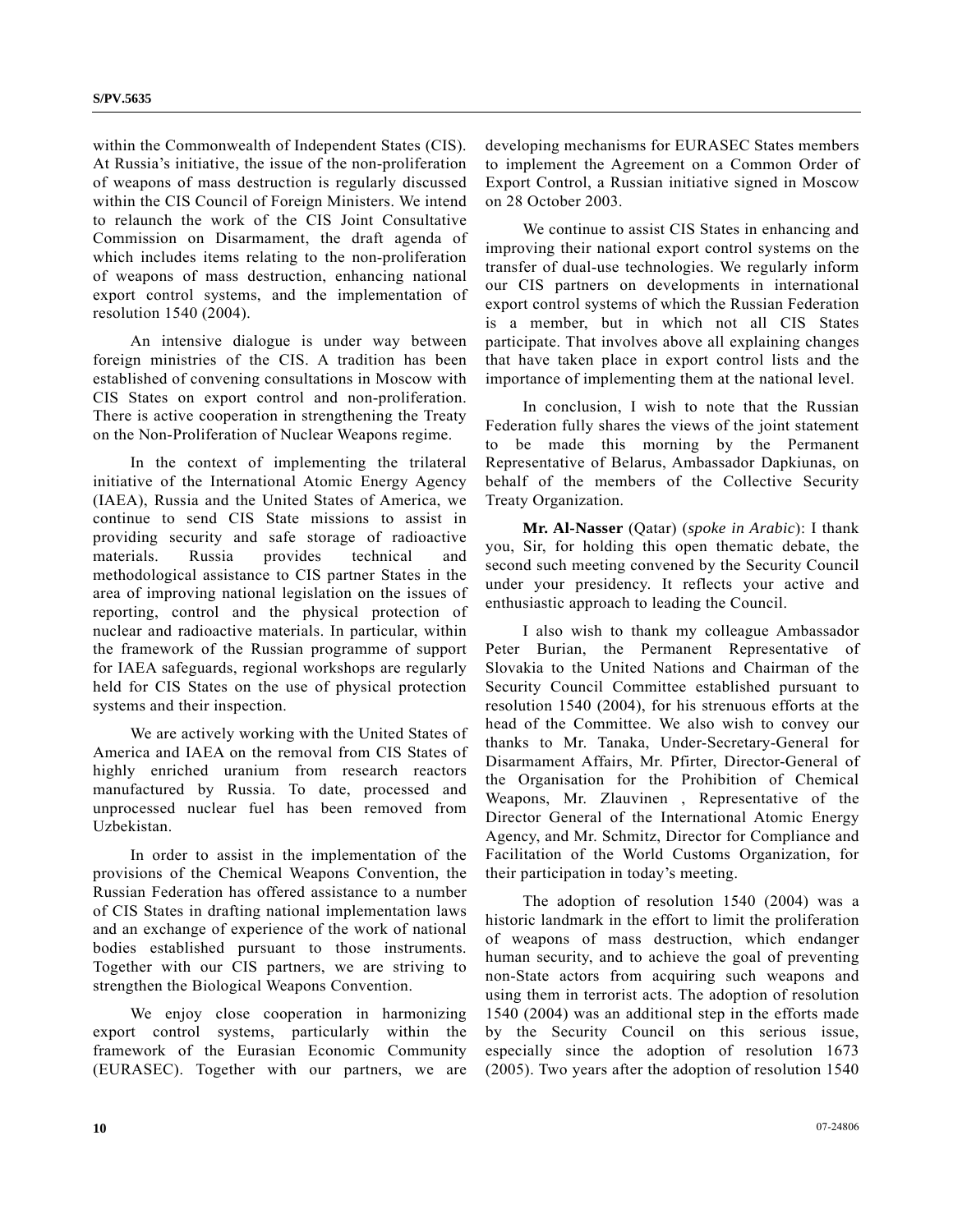(2004), which was also the period of the mandate of the Security Council Committee established pursuant to that resolution, the Security Council extended the Committee's mandate for an additional two years by adopting resolution 1673 (2006), thereby reaffirming that it continues to attach importance to the work of the Committee.

 The importance of implementing resolution 1540 (2004) is not in question. Nevertheless, three years after it was adopted, almost one third of the Member States of the United Nations have yet to submit to the Committee their reports under the resolution. That is the case despite the efforts of the Committee to promote technical cooperation between States with a view to achieving compliance with the resolution, including the information and outreach activities on which the Committee focuses.

 Given that the Committee cannot lend direct assistance to States in implementing the provisions of the resolution, as well as the fact that the submission of reports by States is the first step in achieving the aims of the resolution, we are duty-bound to identify ways and means to help to fulfil those goals and to arm ourselves with all available means to help States in that regard. That would serve to achieve the basic objectives of the resolution, namely, limiting the proliferation of weapons of mass destruction and preventing non-State actors from acquiring them. Undoubtedly, international organizations concerned with the objectives of resolution 1540 (2004), some representatives of which are participating in this meeting, have the resources to play an effective role in this connection. That is especially the case given that some of those organizations are actually carrying out activities in the areas intended to improve national implementation of the obligations under the Chemical Weapons Convention, the Treaty on the Non-Proliferation of Nuclear Weapons and conventions pertaining to nuclear safety and security.

 It is a well-known fact that resolution 1673 (2006) called upon the 1540 Committee to explore together with States and international, regional and subregional organizations — ways of exchanging experiences and lessons learned in the areas covered by resolution 1540 (2004), as well as the availability of programmes to facilitate the implementation of the resolution. This open meeting therefore provides an opportunity for Member States, the Organisation for the Prohibition of Chemical Weapons, the International

Atomic Energy Agency and other relevant international organizations to exchange experiences and lessons learned and address possible ways to promote cooperation between international organizations and the Security Council as regards efforts aimed at the comprehensive implementation of the resolution. It is also an opportunity to encourage States to make use of assistance programmes provided by international organizations, including training and counselling for national governmental bodies concerned with the implementation of resolution 1540 (2004) and assistance in the drafting of the necessary national legislation.

 In conclusion, we would like to express our support for the draft presidential statement on cooperation with international organizations in the implementation of resolutions 1540 (2004) and 1673 (2006), which the President's delegation kindly prepared in the course of the consultations it held on the language of the statement. We look forward to its adoption at the conclusion of this meeting.

 **Mr. Liu Zhenmin** (China) (*spoke in Chinese*): First of all, the Chinese delegation would like to thank you, Mr. President, for convening this open debate.

 The Chinese delegation believes that preventing the proliferation of weapons of mass destruction (WMD) and their delivery systems is a real and pressing task facing the international community. Nonproliferation is conducive to maintaining international peace and security, in addition to being in the common interests of all countries. China is adamantly opposed to the proliferation of WMD. We support, and actively participate in, relevant international non-proliferation efforts. We welcome the fact that the United Nations is playing its proper role in this area.

 China believes that the proliferation of WMD has complex underlying causes that require an integrated approach to address both symptoms and causes. First, it requires the building of a global security environment of cooperation and mutual trust. Secondly, it requires efforts to deal with proliferation through political and diplomatic means. Thirdly, it requires the full participation of the United Nations in its central role, as well as that of other international organizations. Fourthly, it requires proper management of the relationship between non-proliferation and the peaceful uses of nuclear energy.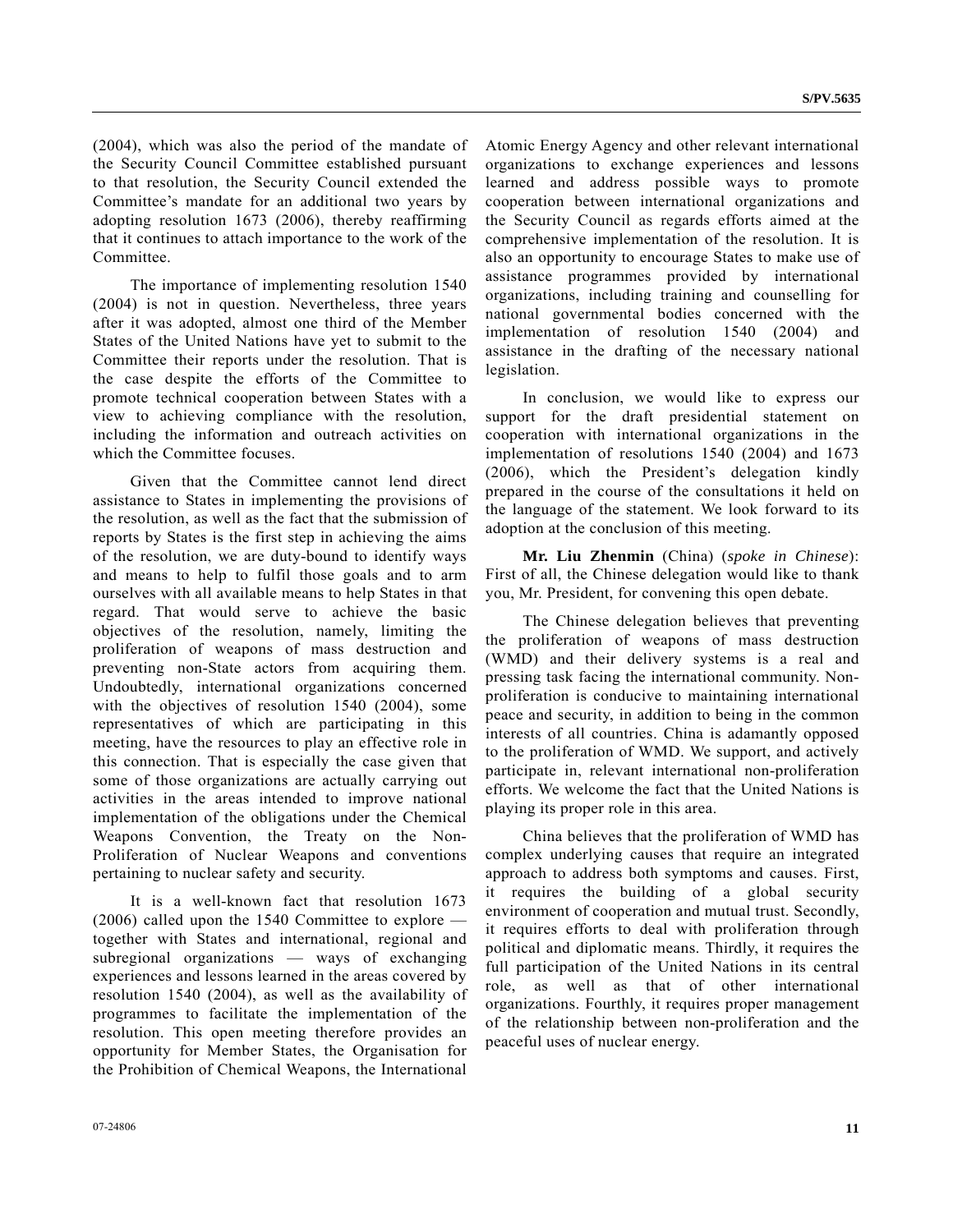In 2004, the Security Council unanimously adopted resolution 1540 (2004) on non-proliferation, thereby establishing a Committee whose aim was to fill the gaps in existing international non-proliferation mechanisms in order to cope with illegal WMD proliferation activities by non-State actors. That was of great importance to the deepening of the international consensus on non-proliferation and to the promotion of the non-proliferation process. In April 2006, the Council unanimously adopted resolution 1673 (2006), which renewed the Committee's mandate for another two years, thereby laying the groundwork for further comprehensive implementation of resolution 1540 (2004).

 In the past three years, with the assistance of experts, the Committee has done much work and made steady progress in collecting and reviewing national implementation reports and in carrying out outreach activities and facilitating international assistance and cooperation to promote the effective implementation of resolution 1540 (2004). China appreciates all those efforts.

 We have also been pleased to note that the International Atomic Energy Agency, the Organisation for the Prohibition of Chemical Weapons and the World Customs Organization have also − utilizing their resources and expertise − made positive contributions to the implementation of resolution 1540 (2004) in their respective areas of responsibility.

 It goes without saying that the implementation of resolutions 1540 (2004) and 1673 (2006) is a long-term task for all countries that cannot be accomplished overnight. The implementation of those resolutions depends largely on unflagging national efforts. At the same time, it is important for full and effective implementation of the resolutions that the 1540 Committee play a constructive role in enhancing outreach, promoting international assistance and maintaining the necessary exchanges and cooperation with the relevant international organizations.

 China attaches great importance to resolution 1540 (2004) and has always participated constructively and actively in the work of the 1540 Committee. As required by the resolution, China has submitted its national report and supplementary notes. In July 2006, we co-sponsored, with the United Nations and a number of other interested countries, a seminar on implementing Security Council resolution 1540 (2004) in Asia and the Pacific. That formed part of our contribution to promoting the implementation of the resolution in the Asia-Pacific region.

 China will, as always, continue to actively support and participate in the work of the Committee and will work with all other actors in a concerted effort to effectively implement resolutions 1540 (2004) and 1673 (2006). China supports the issuance today of a presidential statement on this item.

 **Ms. Wolcott Sanders** (United States of America): I join others in thanking Under-Secretary-General Tanaka, Director-General Pfirter, Mr. Zlauvinen and Mr. Schmitz for their briefings today. The activities of the international organizations they represent contribute greatly to States' implementation of resolutions 1540 (2004) and 1673 (2006), and we hope that our discussion today strengthens the relationships among us and furthers our collective efforts. We appreciate the opportunity for the Council to focus on promoting implementation of resolutions 1540 (2004) and 1673 (2006) and to highlight its resolve to counter the proliferation of nuclear, chemical and biological weapons, their related materials and their means of delivery.

 The threat posed by weapons of mass destruction (WMDs) in the hands of terrorists or rogue States is one of the gravest dangers facing the planet, and in adopting resolution 1540 (2004) the Security Council sent a warning and an ultimatum to the broad range of facilitators of proliferation.

 Unfortunately, Iran has yet to heed that warning or make the strategic decision to cooperate with the international community and end its pursuit of a nuclear weapons capability. The report by the Director General of the International Atomic Energy Agency (IAEA) which the Council received yesterday makes clear that Iran has not complied with Security Council resolution 1737 (2006), thereby highlighting the Iranian regime's continued defiance of the international community. This marks the second time that Iran has failed to comply with a resolution of the Security Council. The report also describes Iran's failure to cooperate fully with the IAEA's investigation and reiterates that, in addition to Iranian cooperation being long overdue, certain Iranian actions are hindering the IAEA's ability to verify the purposes of Iran's nuclear programmes.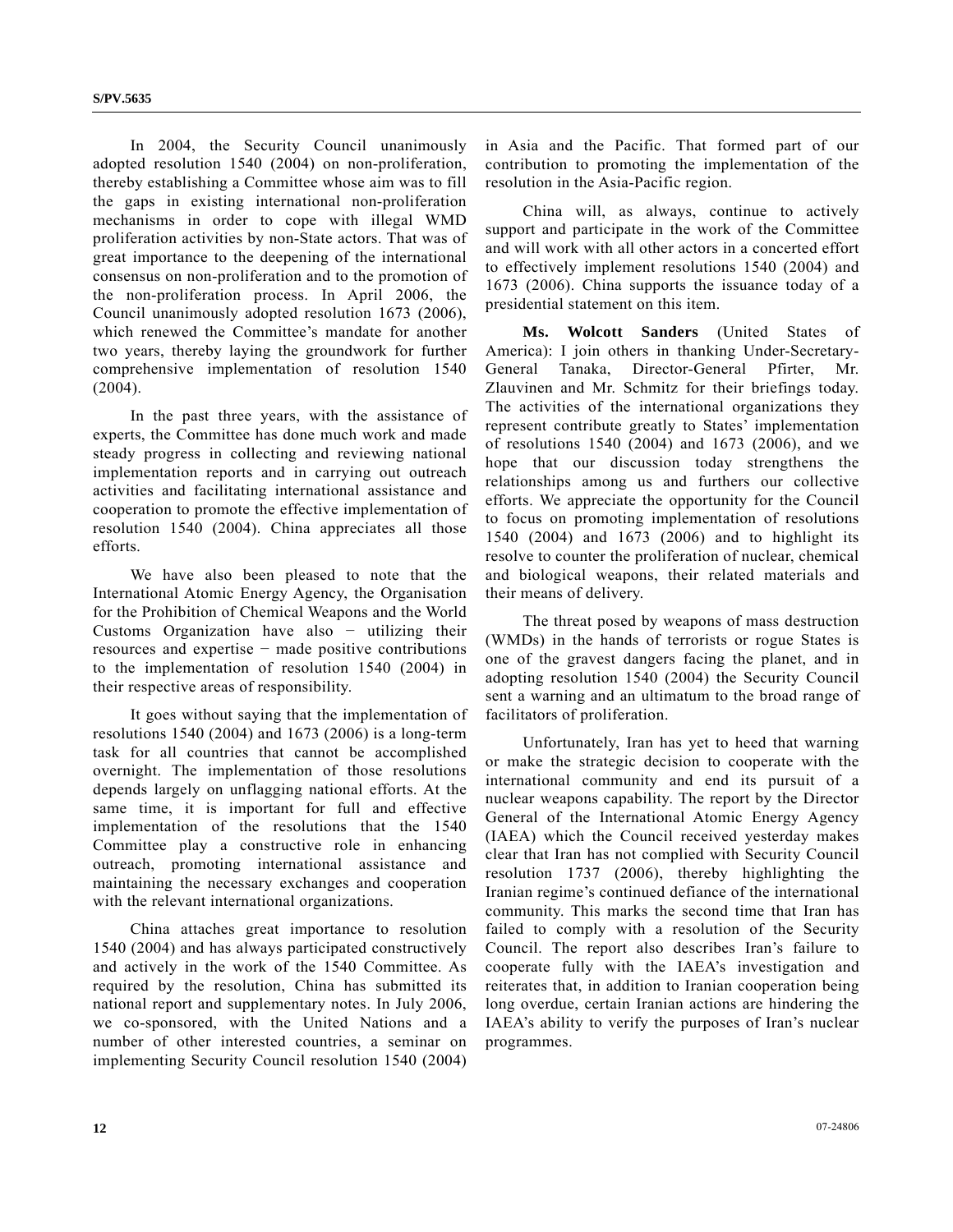That is unacceptable. As resolution 1737 (2006) indicates, the Security Council should be prepared to take additional appropriate measures to communicate to the Iranian regime that its non-compliance is unacceptable and to persuade it to cooperate.

 States' actions to implement fully resolution 1540 (2004) form an important part of international efforts to deny terrorists access to weapons of mass destruction and to ensure that States seeking to develop a nuclear or ballistic missile capability in violation of international obligations will not succeed. In that regard, we also recognize and support the efforts of the Security Council and the Committee established pursuant to resolution 1540 (2004) to promote States' full implementation of resolution 1540 (2004) through the activities set forth in resolution 1673 (2006).

 We appreciate the chance to share the experience that the United States has gained in our own implementation of resolution 1540 (2004). For example, consistent with the resolution's requirements concerning proliferation finance, President Bush, in June 2005, issued Executive Order 13382, which establishes a targeted financial sanctions programme that blocks the assets of designated WMD proliferators and their support networks. It also prohibits United States nationals and others within the jurisdiction of the United States from engaging in transactions with those to whom the United States has applied such sanctions. We have created a special 1540 coordinator in the State Department, who works with many relevant agencies on implementation. Last May we completed a national action plan for implementing resolution 1540 (2004).

 The United States would like to ensure that 2007 is the year of 1540 implementation. To do that, States must establish clear national priorities and develop national implementation plans, and begin to act upon them. We stand ready to work with other States to identify and share lessons learned and best practices concerning implementation. At last week's 1540 implementation workshop of the Regional Forum of the Association of Southeast Asian Nations (ASEAN), which the United States co-sponsored along with Canada and Singapore, we were impressed to hear about the many developments that States in that region are pursuing to promote their own implementation. The United States is providing significant assistance to States working to implement resolution 1540 (2004)

fully, and we welcome and are prepared to consider additional requests for such assistance.

 The 1540 Committee's website lists the assistance that the United States is offering both bilaterally and multilaterally. For example, our export control and related border security programme has budgeted almost \$132 million since 2004 for training, equipment and infrastructure development related to 1540 implementation. In 2007, that programme is sponsoring workshops on resolution 1540 (2004) with outreach partners in Oman, Kenya and Tanzania and in the Caribbean and Central and South America. As well as providing funding to the IAEA for its activities to support 1540 implementation, we provide joint training and assistance with the IAEA to IAEA member States. Similarly, the United States and the Organisation for the Prohibition of Chemical Weapons (OPCW) have a long-term relationship in providing advice and assistance to enable States parties to the Chemical Weapons Convention to comply with their obligations under that treaty.

 Today's debate also highlights the ways in which the Security Council can enhance its cooperation with organizations like the OPCW, the IAEA and the World Customs Organization in promoting 1540 implementation. We urge the Council to urge United Nations Member States which may need assistance with 1540 implementation to avail themselves of the assistance the IAEA and the OPCE provide to strengthen national legal, regulatory and institutional infrastructures related to non-proliferation, nuclear security and chemical weapons. The Council should encourage the 1540 Committee, the IAEA and the OPCW to consider how they might enhance their respective relationships, with a view to identifying activities that could enhance States' fulfilment of their obligations under resolution 1540 (2004).

 For the IAEA, activities relating to the nuclear security programme might be particularly appropriate. And for OPCW, cooperation on activities such as technical assistance visits could be especially productive.

 I thank you again, Mr. President, for organizing today's debate and for your leadership role on this important issue.

 **Mr. Okio** (Congo) (*spoke in French*): Congo welcomes your initiative, Mr. President, in organizing today's debate on a very important and topical theme.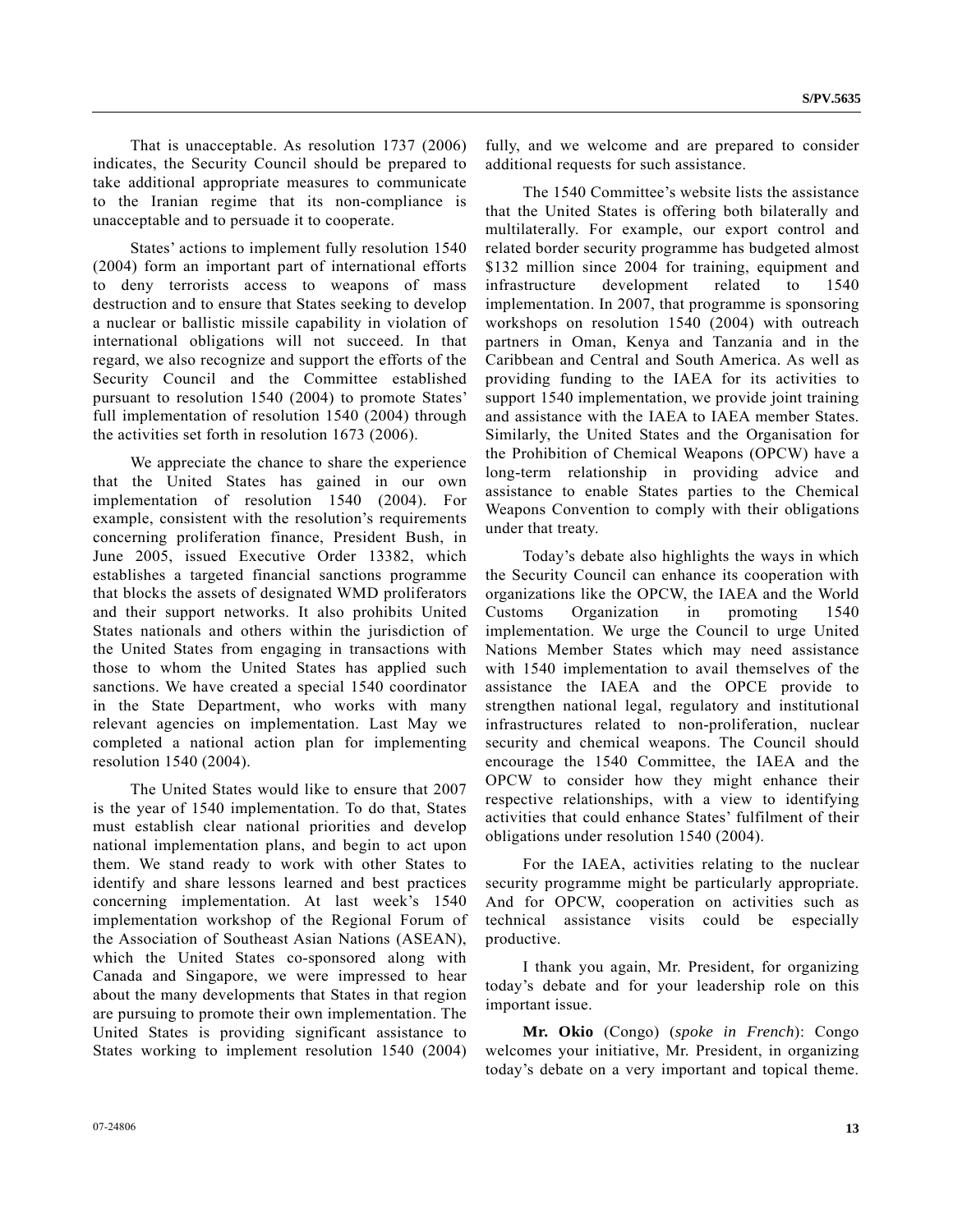The proliferation of weapons of mass destruction continues to pose a threat to humankind, and the risk of their falling into the hands of terrorists remains real. Indeed, as recently as 16 February the General Assembly followed up on the implementation of the United Nations Global Counter-Terrorism Strategy; at that meeting Secretary-General Ban Ki-moon presented the first version of the Counter-Terrorism Online Handbook created by the Counter-Terrorism Implementation Task Force.

 While noting that United Nations organs can play an important role in this area, he pointed out that the success of counter-terrorism activities depends first and foremost on the role played by Member States, which can be strengthened only through international cooperation.

 He also pointed out that collective and concerted action was necessary to prevent terrorism from threatening the very existence of humanity, because, in his view, a race is now on to overcome this destructive phenomenon, whose actors are fully prepared to use the most lethal means available. Those words give today's debate particular importance, as they stress the ongoing nature and persistence of the phenomenon and therefore the need to strengthen and coordinate our actions, in particular to prevent weapons of mass destruction from falling into the hands of terrorists.

 In that context, my delegation fully appreciates the considerable amount of work that your delegation has been doing at the helm of the Committee established pursuant to resolution 1540 (2004) since January 2006 with respect to Member States as well as to international, regional and subregional organizations. This is clear from the regional seminars held recently on the implementation of resolution 1540 (2004) at Beijing, Accra and Lima, respectively; the Vienna workshop organized by the Organization for Security and Cooperation in Europe; and, more recently, the workshop held by the Association of Southeast Asian Nations (ASEAN) Regional Forum, from 12 to 15 February 2007, at San Francisco, to which the American delegation has just referred. Those meetings illustrate the Security Council's will and determination to enhance its cooperation with international organizations. We welcome also the Council's continued focus on civil society organizations through the 1540 Committee.

 In paragraph 8 of resolution 1540 (2004), the Security Council calls upon Member States

 "To promote the universal adoption and full implementation, and, where necessary, strengthening of multilateral treaties to which they are parties, whose aim is to prevent the proliferation of nuclear, biological or chemical weapons".

 Those States are also asked to renew and fulfil their commitment to multilateral cooperation, in particular within the framework of the International Atomic Energy Agency, the Organization for the Prohibition of Chemical Weapons and the Biological and Toxin Weapons Convention, as important means of pursuing and achieving their common objectives in the area of non-proliferation and of promoting international cooperation for peaceful purposes.

 Along those same lines, the Security Council, in paragraph 5 of resolution 1673 (2006), calls upon the 1540 Committee to intensify its efforts to encourage States fully to implement resolution 1540 (2004) through a work programme which provides for, inter alia, outreach activities, dialogue, assistance and cooperation, particularly on aspects concerning border controls, law enforcement efforts and export and transshipment controls, including controls on providing funds and services such as financing to such export and trans-shipment.

 These are all areas for concrete action that will enable us to work in a coordinated manner and at all levels — national, regional and international — in order to prevent weapons of mass destruction from falling into the hands of terrorist groups.

 However, recent meetings held in Africa, Asia and in other areas of the world have shown that much remains to be done. Not only are reports not being submitted on time by Member States; when they finally are submitted, they do not always meet the requirements of the Committee.

 The obstacles we have noted in connection by cooperation by States include not only shortcomings linked to States' performance, but also and, most importantly, the question of the priorities to be assigned in dealing with issues related to threats to international peace and security.

 While this may not be the most opportune moment to tackle the issue of small arms and light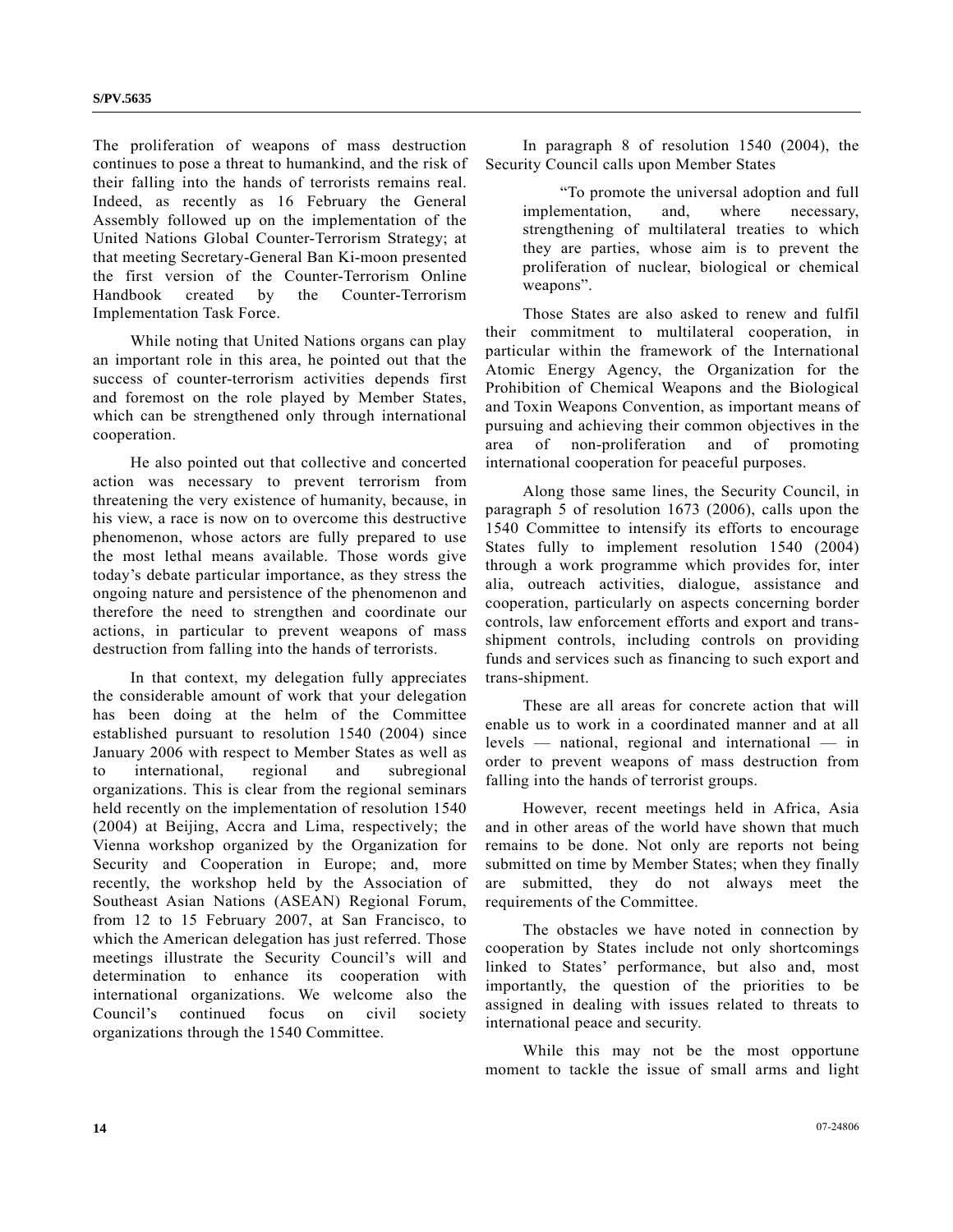weapons, this meeting does provide an opportunity to recall this legitimate concern on the part of those whose very existence is daily threatened by such weapons.

 We agree that counter-terrorism is our common mission. However, let us not lose sight of the fact that small arms and light weapons are today the primary means used by terrorists to carry out their crimes. Let us be aware of that fact, despite the fact that, comparatively speaking, their potential for destruction is less than that of chemical, biological or nuclear weapons.

 Having said that, Congo fully supports the strengthening of the work of the 1540 Committee and hopes that the donor conference to be held in New York in March 2007 on the implementation of resolution 1540 will be successful.

 Once again, Mr. President, we wish you every success in conducting your sensitive mission, and we endorse the draft presidential statement crafted by your delegation.

**Mr. Kumalo** (South Africa): Mr. Minister, we thank you once again for presiding over the work of the Council. We in South Africa hope that next month we will be able to achieve as much as your presidency has done.

 Let me also welcome the Under-Secretary-General for Disarmament Affairs; the Director General of the Organization for the Prohibition of Chemical Weapons; the Representative of the Director General of the International Atomic Energy Agency; and the Director General of Compliance and Facilitation of the World Customs Organization. We thank them for their briefings.

 South Africa welcomes this opportunity to discuss with other Member States issues related to resolution 1540 (2004).

 It is South Africa's firm conviction that weapons of mass destruction do not guarantee security, but, rather, detract from it. As long as such weapons exist, the world will always live under the threat of a nuclear catastrophe. Today, we are discussing the fear we all share that such weapons could fall into the wrong hands. However, since weapons of mass destruction are illegitimate and their destructive impact is indiscriminate, South Africa fails to find assurances in a status quo that seems to hold that such weapons are safe in some hands but not in others.

 South Africa continues to believe that the objectives of disarmament and non-proliferation are mutually reinforcing processes that require continuous and irreversible progress on both fronts. We remain convinced that the only real guarantee against the use or threat of use of weapons of mass destruction is their complete elimination and the assurance that they will never again be produced.

 The overwhelming majority of States are as concerned about the vertical proliferation of weapons of mass destruction as they are about horizontal proliferation. With regard to horizontal proliferation, we note with grave concern a lack of even-handedness that further undermines efforts to deal effectively and credibly with proliferation issues. As it is, the existing arsenals of weapons of mass destruction are not only retained, but expanded and refined to make them more deployable in a conflict situation, especially when aimed at specific targets, with increased destructive power.

 When resolution 1540 (2004) was introduced, it was described by its sponsors as an emergency and temporary stopgap measure designed to close a missing link in the relevant international regimes addressing disarmament and non-proliferation. In other words, the fear was that non-State actors could potentially obtain weapons of mass destruction and their delivery systems.

 Since the adoption of resolution 1540 (2004), no credible efforts have been made to close the gap in the international regimes. Instead, the Security Council adopted resolution 1673 (2006), extending the mandate of the Security Council Committee established pursuant to resolution 1540 (2004) until 27 April 2008.

 South Africa is of the view that challenges facing the international community in the area of weapons of mass destruction and their delivery systems can only be addressed in a balanced and comprehensive manner in the context of existing multilateral instruments. It is only through inclusive multilateralism and the reinvigoration of the relevant multilateral instruments and organizations that we can effectively deal with both old and new challenges in the area of disarmament and non-proliferation, including those covered by resolution 1540 (2004).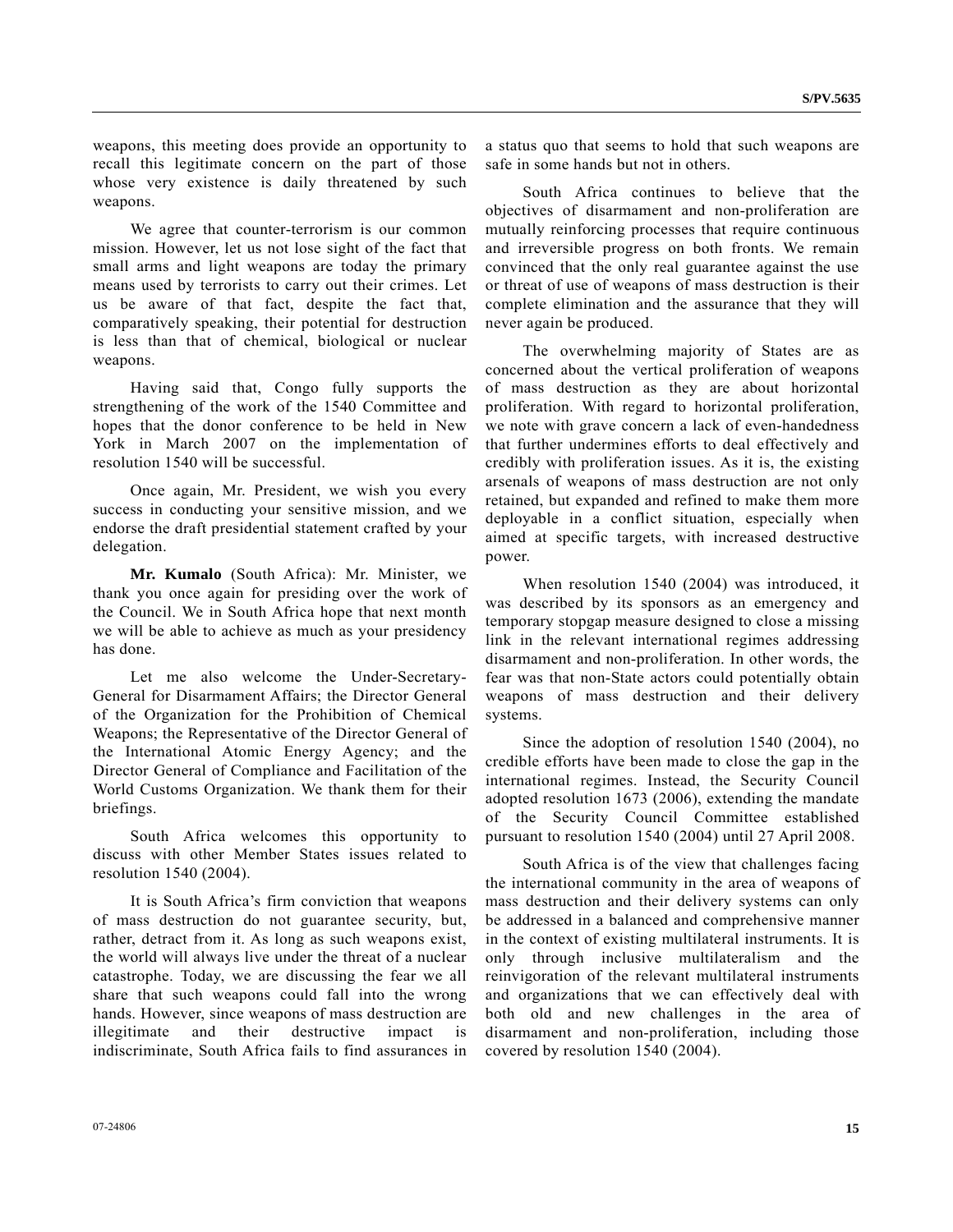These international regimes provide a clear recognition of the inextricable link between disarmament and non-proliferation and set out the obligations of nuclear weapons States, while upholding the right of all States to peaceful uses of relevant technologies.

 My delegation wishes to highlight the importance of technical assistance and cooperation between Member States and international, regional and subregional organizations. This assistance should be provided upon request of a State in a way that respects the sovereignty and national priorities of the State making the request.

 We should not lose sight of the fact that the objective of such cooperation is to assist States in meeting their obligations under the relevant Security Council resolutions. Ensuring compliance with Security Council resolutions remains a national responsibility that cannot be transferred to international, regional or sub-regional organizations. International organizations and regimes are also not responsible for drawing up action plans and roadmaps for the implementation of Security Council resolutions by Member States.

 South Africa reiterates its conviction that in the implementation of resolution 1540 (2004), structures such as the International Atomic Energy Agency (IAEA) and the Organisation for the Prohibition of Chemical Weapons (OPCW), which have already been established in accordance with international disarmament, non-proliferation and arms control agreements, should be utilized as the primary institutions in the international community's endeavours to combat the proliferation of weapons of mass destruction, including to non-State actors.

 South Africa would also be concerned if the Security Council were to assume legislative and treatymaking powers not envisaged by the Charter of the United Nations. South Africa will not accept externally imposed norms or standards, whatever their source, on matters within the jurisdiction of the South African parliament, including national legislation, regulations or arrangements that are not consistent with South Africa's constitutional provisions and procedures, are contrary to South Africa's national interests or infringe on its sovereignty.

 Regarding compliance with resolution 1540 (2004), the list of non-reporting and late reporting States consists primarily of developing nations. The Committee's experts report that in addition to lack of capacity and reporting fatigue, one of the reasons offered by States finding themselves on the late or non-reporting list is that they do not have any proliferation-sensitive nuclear, biological or chemical capabilities and that reporting is therefore not considered a priority for them. Rather than assign international organizations the task of policing the implementation of the Security Council's resolutions or taking over the reporting obligations of Member States, we should acknowledge that the resolution 1540 (2004) reporting requirements themselves are overly complicated and unsuitable for many developing States. The reporting obligations ought to be differentiated according to the capabilities of the State in question. Instead of chastising these States for their late or non-reporting status, it is important to acknowledge that none of these States are possessors of weapons of mass destruction.

 The 2005 World Summit called on the Security Council to consolidate its anti-terrorism activities and reporting requirements. The overlap between the functions and reporting regimes of the Counter-Terrorism Committee, the Al-Qaeda and Taliban Sanctions Committee and the 1540 Committee needs to be addressed. To avoid duplication, the outreach activities and programmes of those Committees, including their expert support structures, should include joint visits to Member States that could benefit their work.

 Bearing this in mind, we welcome the objective of today's discussion, which is to consider ways to harness the synergies that may exist between the work of the 1540 Committee and that of relevant international organizations. We believe this could assist non-reporting States in a manner that respects their sovereignty and also respects the mandates of the relevant international organizations.

 In conclusion, the vast majority of States still lend their primary support to cooperative approaches based on treaty-making combined with practical action within relevant international organizations. They see themselves as stakeholders in jointly managed systems of treaties and organizations for disarmament, arms control, verification and the building of security. Their principled renunciation of weapons of mass destruction should be reciprocated by an equal commitment to the disarmament of these weapons. Without honouring this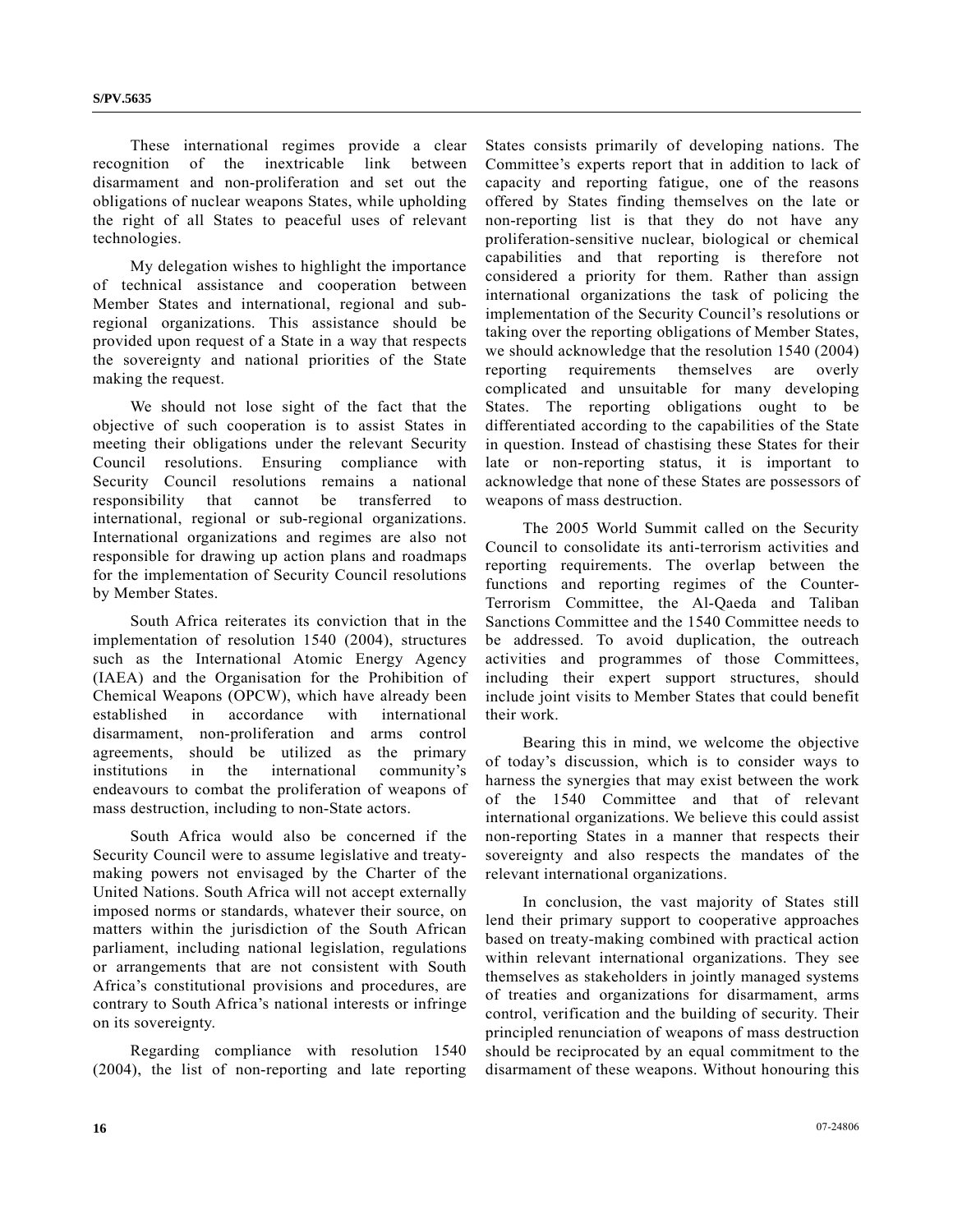most fundamental bargain that underpins all of our efforts, significant progress with respect to both disarmament and non-proliferation will continue to elude us.

**Mr. De Rivière** (France) (*spoke in French*): France aligns itself with the statement that will be made later on behalf of the European Union by the Permanent Representative of Germany. I should also like to thank you for having taken the initiative to organize this open debate, the first the Council has dedicated to the implementation of that document since the adoption of resolution 1540 (2004) some three years ago.

 We believe that the approach that you have chosen for this debate, that is, cooperation between the Security Council and international organizations, is particularly appropriate. The Security Council Committee established pursuant to resolution 1540 (2004), which has now reconstituted its group of experts, must step up its efforts to implement the workplan that it adopted some five months ago. Moreover, it has only 14 months left under resolution 1673 (2006) to report to the Security Council on States' conformity with resolution 1540 (2004) in completing the implementation of the provisions of that resolution. That ambitious task cannot be carried out without enhanced cooperation with other international organizations. The purpose of my statement is to make a few specific suggestions to that end.

 First, the Security Council needs to develop its cooperation with international organizations in order to help States to report on the measures that they are undertaking. In that regard, the most useful cooperation concerns regional and subregional organizations. The States that find it difficult to report to the Committee are essentially developing countries in the Pacific, Africa and the Caribbean. The example provided by New Zealand, which has utilized regional and subregional frameworks that link it with Pacific States to help them report to the Committee, is exemplary. The Accra and Lima workshops showed the interest that that example has aroused in other regions.

 Such action can go hand in hand with cooperation between organizations: one regional organization can assist the action of another. The statement to be made shortly by the representative of Germany will attest to the experience of the European Union in this area.

 However, beyond providing information, the cooperation between the Security Council and international organizations is necessary, and now urgent, to ensure that States adopt appropriate measures. With regard to the implementation of physical protection measures for installations containing sensitive materials, as stipulated in paragraph 3 of resolution 1540 (2004), there are technical competences that we have not utilized to date within the International Atomic Energy Agency (IAEA) and the Organisation for the Prohibition of Chemical Weapons (OPCW).

 We must not mix up competences: the IAEA will not make judgements on States' conformity with the provisions of resolution 1540 (2004). On the other hand, it has elaborated principles and instruments that it can promote to members, such as the Convention on the Physical Protection of Nuclear Material and the Code of Conduct on the Safety and Security of Radioactive Sources. Indeed, these are mentioned in resolution 1540 (2004). In addition, the IAEA has cooperation programmes in the area of security and safety, which provide it with opportunities to raise States' awareness as to whether the security measures they are taking meet the requirements of resolution 1540 (2004). Other organizations could play a similar awareness-raising role. That is the case with the World Customs Organization — whose participation I welcome in this debate — and the World Health Organization. What I said about the IAEA and the OPCW applies to those organizations.

 Finally, there are multilateral arrangements whose activities are relevant to non-proliferation, such as the Nuclear Suppliers Group, which has already had contacts with the Security Council Committee established pursuant to resolution 1540 (2004), or the Missile Technology Control Regime, which will soon meet with the Committee.

 There can only be advantages as a result of the involvement of such groups in information activities that reach beyond their membership and raise other States' awareness of their activities as regards export controls. I recall that resolution 1540 (2004) establishes no norm regarding such controls and merely requests States to implement them. The Security Council is not in a position to promote the standards of these groups, but it can encourage them to provide States with ideas about how to implement their own national controls.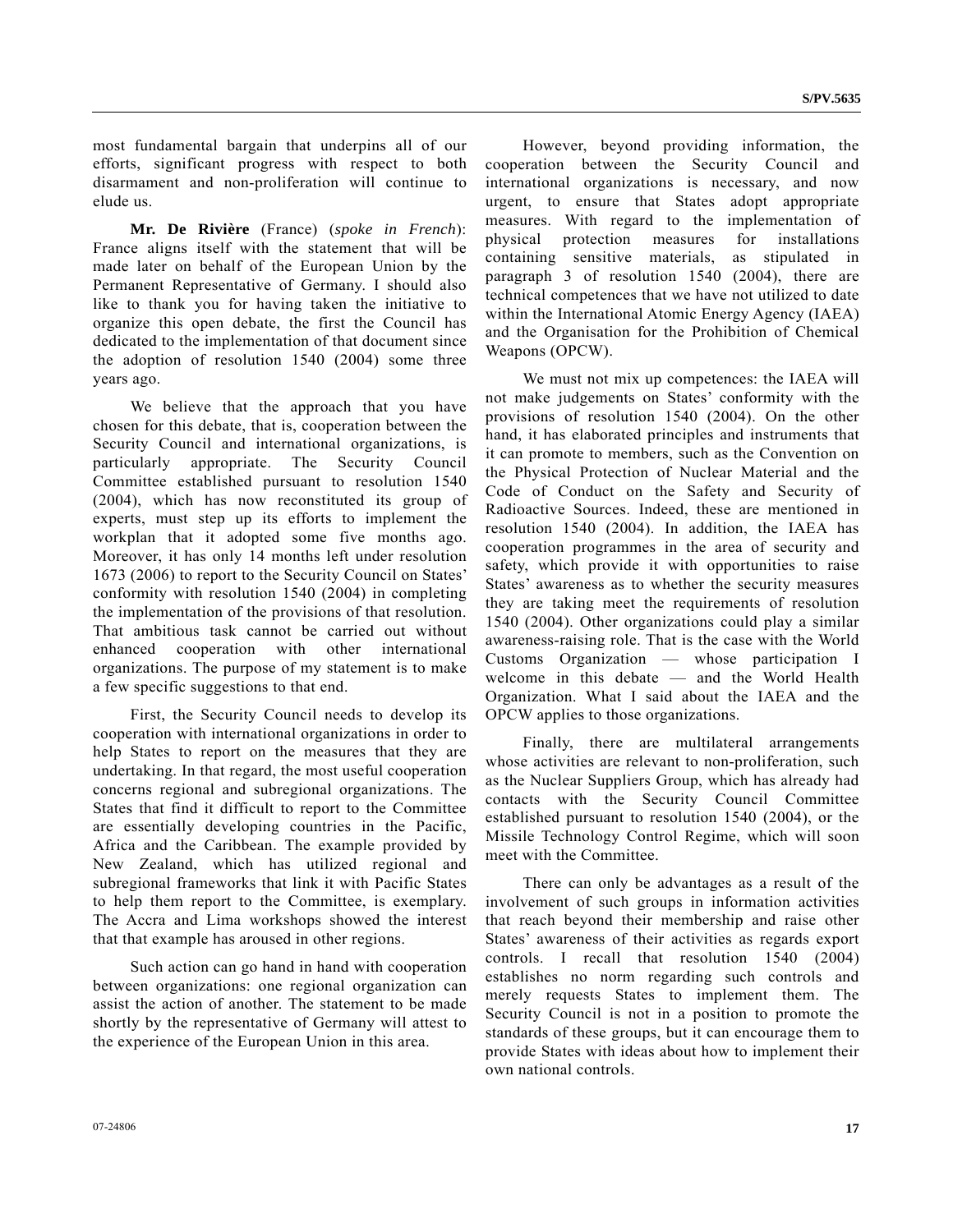In conclusion, I wish to say that cooperation with international organizations aimed at implementing resolution 1540 (2004) should be guided not only by a concern for pragmatism, but also by a certain sense of urgency. Pragmatism can only encourage the Security Council to welcome all the goodwill that is shown and to make use of all competences available. During the nearly three years since it was established, the 1540 Committee has not had substantial cooperation with the IAEA. It is clearly necessary to respect the mandates of the Council and the Agency, but not to the point of never asking for the opinions of those who are in the nuclear profession.

 Urgency demands that we accelerate our pace. I am not talking about the urgency resulting from the tight deadline that we have set ourselves for making judgements as to full implementation of the resolution. Rather, I am talking about the urgency of filling the gaps that traffickers and terrorists can still take advantage of in order to procure dangerous materials or contribute to proliferation. France supports the idea of cooperative action to implement resolution 1540 (2004). That must go hand in hand with the Security Council's concern to shoulder its responsibility by effectively addressing the risk to international peace and security posed by the proliferation of weapons of mass destruction and their means of delivery.

 **Sir Emyr Jones Parry** (United Kingdom): I should like to associate myself with the remarks to be made later by Ambassador Matussek on behalf of the European Union.

 The United Kingdom would like to place on record our gratitude to Slovakia, which currently holds the Council presidency, for organizing this event. Our position on the importance of resolutions 1540 (2004) and 1673 (2006) is well documented, as is our support for them. We consider them to be vital pieces of the international non-proliferation architecture.

 It is crucial that we, as States Members of the United Nations, put in place systems that reduce the threat of proliferation of weapons of mass destruction, in particular filling the gap posed by non-State actors.

 The Council has considered the threat of proliferation of weapons of mass destruction to be a threat to international peace and security since 1992. That underpins our continuing concern at developments in Iran and the failure of its Government

to meet the obligations set out most recently in resolution 1737 (2006).

 The obligations under resolutions 1540 (2004) and 1673 (2006) are clear. But equally clear is the fact that putting in place all the legislation and systems necessary to protect ourselves against this threat will not happen overnight. To do so, we need to work at all levels: nationally, subregionally, regionally and internationally. We need a coalition of all those who are able to help.

 Many areas of the work of the International Atomic Energy Agency (IAEA) relate to the same goals as those of resolution 1540 (2004). They contribute to the global effort to put non-proliferation systems in place. Safeguards agreements and the ratification and implementation of additional protocols are all concrete steps that are necessary in their own right, but they also represent steps towards implementing resolution 1540 (2004). I would put the Convention on the Physical Protection of Nuclear Material in the same category, and I would encourage all States to ratify the amendments to the Convention as a matter of priority.

 These areas of work are ones of great synergy with the work of the Security Council and its Committee established pursuant to resolution 1540 (2004), not least because international organizations, such as those represented here today — whose briefings we very much welcome — know their members. They know their areas of technical expertise, and they are able, in many cases, to provide technical assistance in a way that the 1540 Committee cannot do.

 A fine example of that sort of approach is the successful work undertaken by the Organisation for the Prohibition of Chemical Weapons (OPCW), in the form of its action plan on national implementation. In the view of the United Kingdom, that plan has been absolutely key in improving rates of implementation of the Chemical Weapons Convention. Each element of the OPCW's success in its field is a success for the implementation of resolution 1540 (2004).

 I should like to take this opportunity to pay tribute to the contribution of the Director-General. The United Kingdom stands ready, as ever, to continue to support him.

 I should also like to mention the biologicalweapons aspect of resolution 1540 (2004) and to state,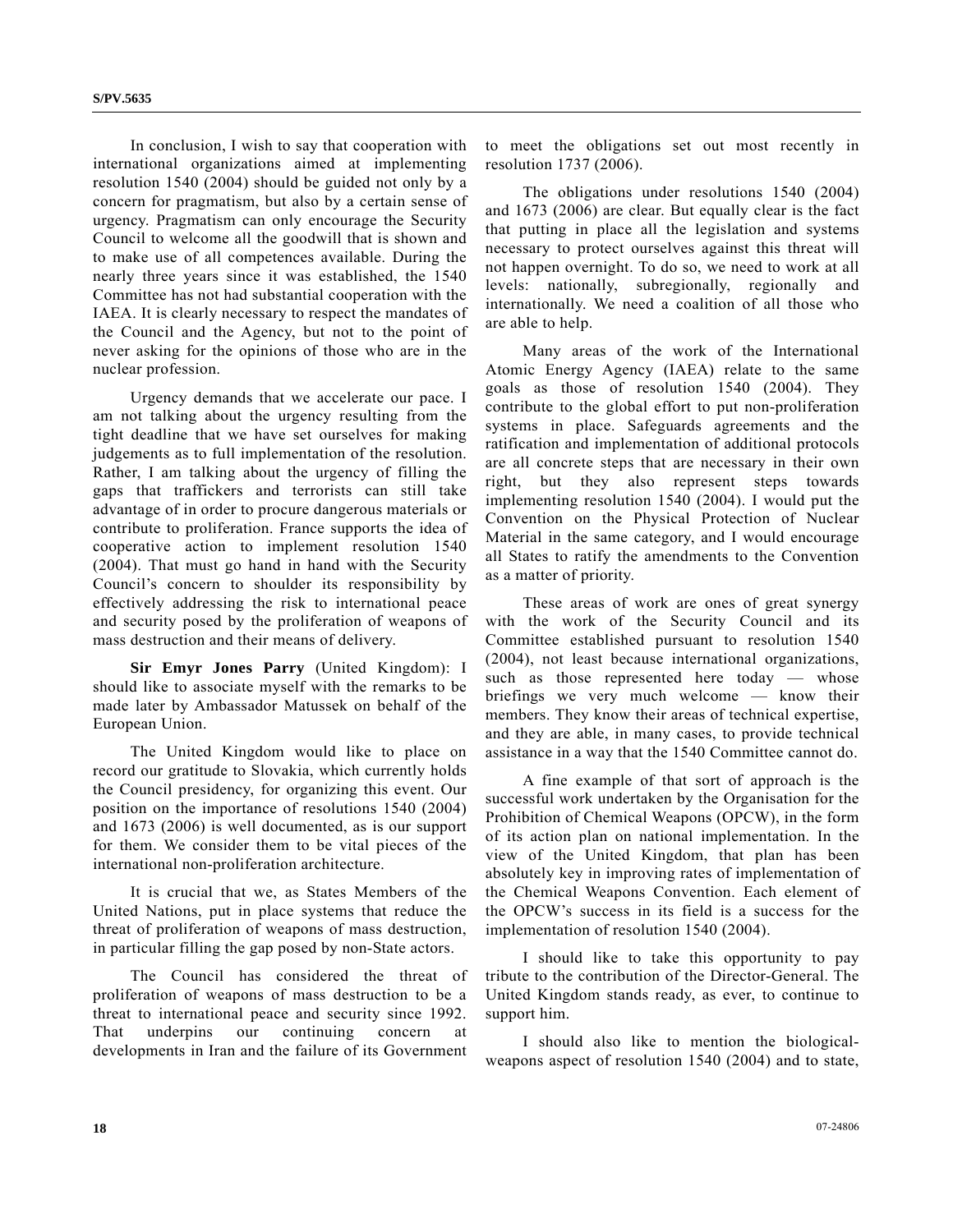for the record, how pleased the United Kingdom was with the outcome of the Sixth Review Conference of the Parties to the Biological Weapons Convention, held last December. We welcome in particular the creation of an Implementation Support Unit in Geneva, which will help States parties to the Biological Weapons Convention to ensure that they implement their obligations under the Convention. We believe that this small team can become a focal point where States can exchange best practices on implementation. And important in the context of today's meeting — we think that team can function as a clearing house for States to offer and to request assistance, bringing requests and providers together, which is very important.

 I would also like to welcome the World Customs Organization (WCO) joining up the work of policymakers with the customs officers — who are engaged on the front line, often taking crucial decisions on whether to stop a shipment or whether to allow it. Invariably, it is those experts who know best how to detect and who are most successful at doing it. The United Kingdom wholly endorses the WCO Framework of Standards to Secure and Facilitate Global Trade, known as the SAFE Framework. A secure supply chain is one from which goods will not and cannot be diverted to non-State-actor use.

 The United Kingdom has continued to support implementation of resolutions 1540 (2004) and 1673 (2006) through our own participation in international forums. Promoting discussion between States that can share experience and that have similar national situations can be a very powerful instrument. Such occasions, when set up with clear objectives and focused follow-up, are an important opportunity to map the way forward on implementation. The participation of international organizations and the opportunity to benefit from their expertise is also a real gain at such events.

 We found the Organization for Security and Cooperation in Europe (OSCE) workshop held in November last year useful for exactly the reasons I have tried to set out. As a result of that meeting, the OSCE and its members made a strong commitment to implementing the resolutions, among other things by developing national action plans for that implementation. Action plans can be a useful tool for States as they consider the top few priorities for their next steps on the implementation of resolution 1540 (2004) and a useful tool enabling those in the international community that can provide assistance to see where priorities lie and where assistance needs are greatest.

 In conclusion, I would like to make clear that nothing in today's debate is intended to divert or alter the mandates of the international organizations working in the non-proliferation field. The clear message of today's meeting is that we share the goal of protecting the international community from the potentially catastrophic results of the proliferation of WMDs, specifically the ultimate nightmare of bringing together weapons of mass destruction and terrorists. That is why we should work together to reinforce that international effort and to make the best use of our respective resources. Not to cooperate would be wasteful and short-sighted. But to really put our hearts into productive cooperation: now, that could make a massive difference.

 **Mr. Voto-Bernales** (Peru) (*spoke in Spanish*): Allow me, Sir, to congratulate you and your delegation on having convened today's meeting on an issue of great relevance and international interest: cooperation between the Security Council and international organizations in the implementation of resolutions 1540 (2004) and 1673 (2006).

 The adoption of resolution 1540 (2004) was a milestone in the area of non-proliferation. The national reports submitted to the Committee established pursuant to that resolution demonstrate the commitment of States to prevent the proliferation of weapons of mass destruction, their means of delivery and related materials and reflect their efforts to ensure that those weapons are kept out of the hands of non-State actors.

 In extending the mandate of the 1540 Committee, resolution 1673 (2006) showed that some States that submitted their reports still have gaps in their legislation and deficiencies in implementation. Renewed efforts are therefore required to achieve the full implementation of resolution 1540 (2004). Here, I would like to commend Ambassador Peter Burian for his work as Chairman of the Security Council Committee established pursuant to resolution 1540 (2004).

 My delegation is fully aware of the difficulties that many States face in the submitting of their reports or in the establishment of appropriate legislative and operational measures. The Committee should therefore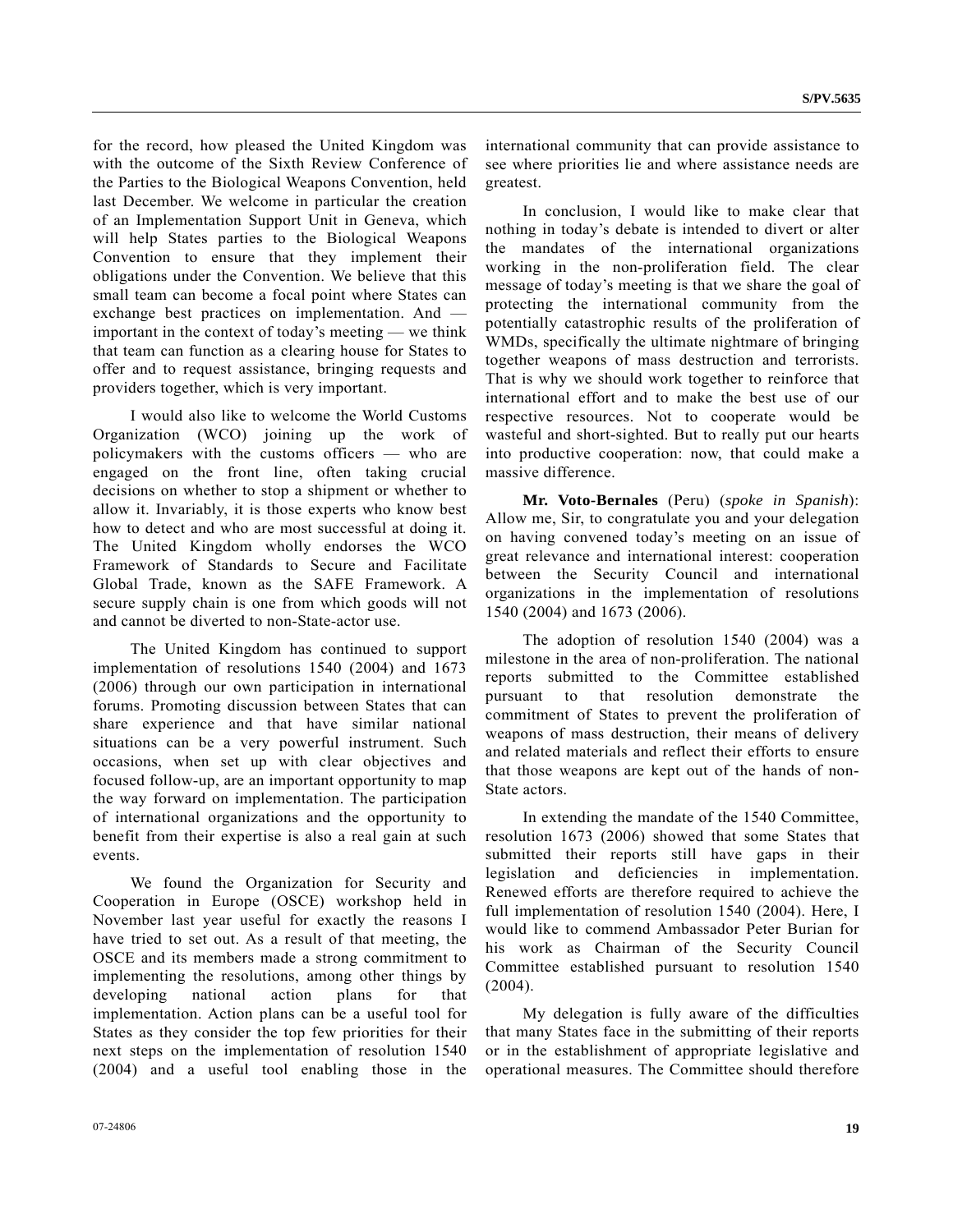maintain its full support towards the achievement of those objectives. Countries with more experience and capacity to provide assistance should also support that task.

 That situation gave rise to intensified promotion of the implementation of the resolution through the organization of a number of regional seminars. In November 2006, as an example of its commitment to the issue of weapons of mass destruction, Peru hosted one of the events for Latin American and Caribbean countries. The seminar was co-sponsored by the European Union and the Government of Spain and was supported by the United Nations Department for Disarmament Affairs through the United Nations Regional Centre for Peace, Disarmament and Development in Latin America and the Caribbean, headquartered in Lima. Because of the results obtained in terms of shared experiences and assistance, we recommend such activities. The participation of subregional and regional organizations is highly appreciated.

 Allow me to note the progress made in cooperation between the 1540 Committee and international organizations such as the International Atomic Energy Agency (IAEA) and the Organization for the Prohibition of Chemical Weapons (OPCW). My delegation welcomes the assistance that those and other organizations can provide in the implementation of resolution 1540 (2004) within their respective mandates. Such support should, however, be provided on a case-by-case basis. We are confident that the work of the 1540 Committee and the cooperation of international, regional and subregional organizations will contribute to guide and motivate States in strengthening their non-proliferation processes.

 Finally, I would like to reiterate our conviction that non-proliferation initiatives, which are fully supported by my Government, should be associated with effective action on disarmament issues. Progress in both areas is required if we truly intend to build a safer world and to reduce the proliferation of conventional threats.

**Mr. Verbeke** (Belgium) (*spoke in French*): Belgium welcomes the organization of today's open debate. We welcome, Mr. President, your country's contribution to the efforts of the international community in that area. Belgium supports the

statement to be made shortly by our colleague from Germany on behalf of the European Union.

 After the adoption of the fifth programme of work by the 1540 Committee, today's debate will enable us to take stock of one of the principal elements of the fight against the proliferation of weapons of mass destruction: the need to enhance cooperation and optimize coordination among the various international organizations that are active in this area. Indeed, the action of international organizations in this area is an extension of the obligation of each of our States to establish effective export control mechanisms to prevent the proliferation of weapons of mass destruction.

 Resolution 1540 (2004) was the first formal Security Council decision that described proliferation as a threat to international peace and security. While the resolution reaffirmed support for existing multilateral instruments, it also established new obligations addressing nuclear, chemical and biological weapons and their means of delivery and, in particular, covering non-State actors.

 While numerous States have submitted their national reports on the implementation of the resolution to the 1540 Committee, many others have not yet reached that point. Moreover, the submission of a report does not automatically mean that all obligations under the resolution have been fulfilled. The resolution has launched a process. Its implementation is a long-term task and will required sustained effort.

 Belgium is determined to provide its support to those countries facing difficulties in establishing the necessary administrative and legislative arsenals for the implementation of the resolution. Like many others, Belgium has worked with the various international organizations of which it is a member to ensure convergence among the actions of those organizations by drawing on the respective lessons learned, which would seem to be a clear necessity. Ensuring that optimal use is made of the specific skills of each organization remains a challenge that we must continuously and repeatedly seek to meet.

 The European Union's strategy against the proliferation of weapons of mass destruction stresses the collective responsibility of States to combat proliferation. The European Union has taken numerous steps to encourage the submission of national reports,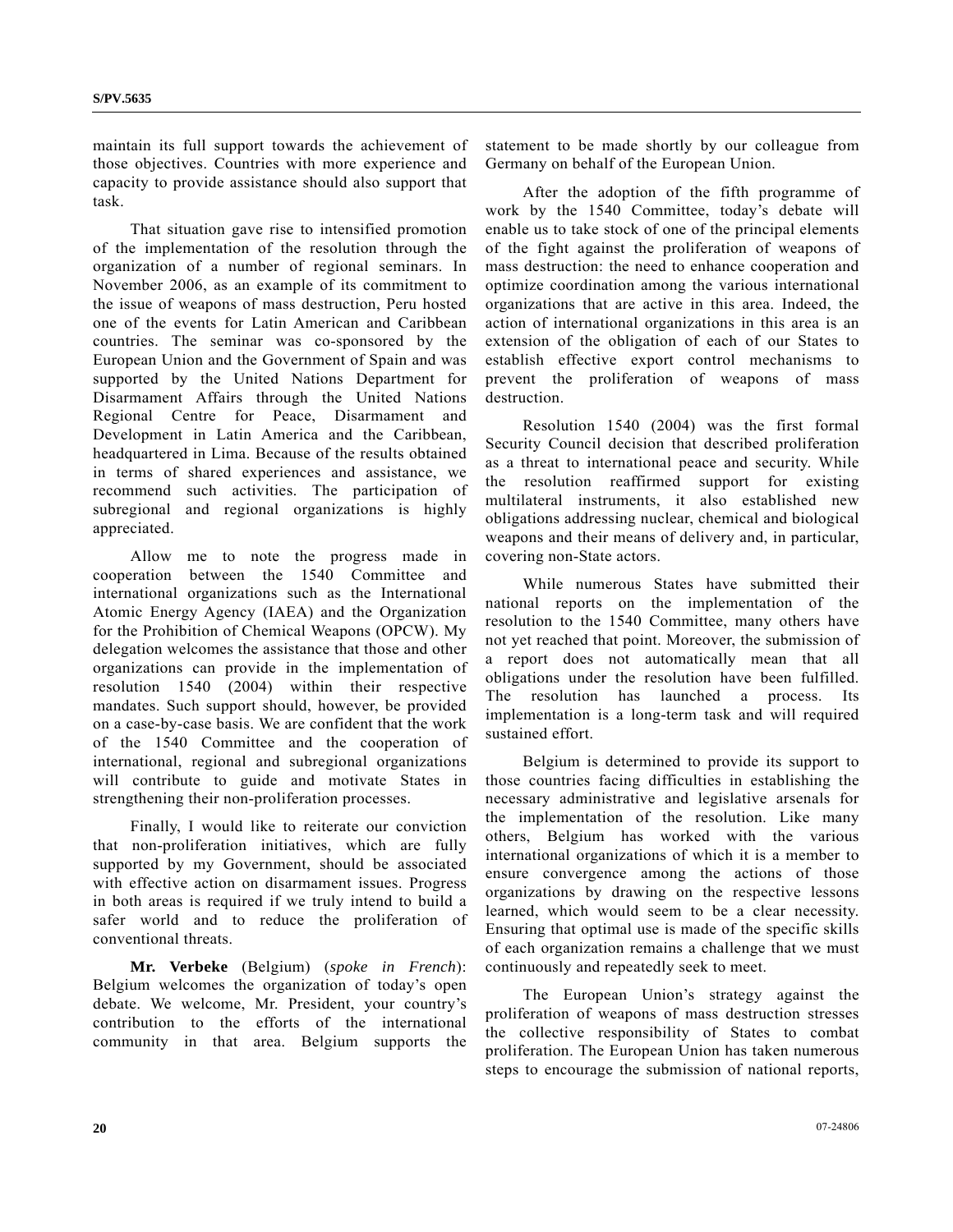holds regional seminars on the implementation of the resolution, and supports the International Atomic Energy Agency's assistance and cooperation programmes and various projects to implement the Chemical and Biological Weapons Conventions.

 Finally, Belgium also wishes to recall the utility of building bridges between the various export control regimes whose expertise, experience and know-how can be useful. While the autonomy of each instrument must be respected, mutual reinforcement among the various conventions and regimes could expedite progress towards establishing effective national legal systems.

**Nana Effah-Apenteng** (Ghana): At the outset, let me congratulate you, Sir, for organizing this debate, considering the importance of the issue to the core mandate of the Security Council, namely, the maintenance of international peace and security.

 Let me also thank Under-Secretary-General Tanaka for his presentation and the representatives of the International Atomic Energy Agency (IAEA), the Organization for the Prohibition of Chemical Weapons (OPCW) and the World Customs Organization (WCO) for their briefings.

 Although the international community's resolve to overcome the twin scourge of terrorism and the proliferation of weapons of mass destruction has yielded some modest results, it has failed to assuage concerns over that foremost threat to global peace and security. The fear of terrorists' acquiring and using weapons of mass destruction has become more serious given the current growing interest in civilian nuclear programmes.

 It is against that backdrop that my delegation considers resolution 1540 (2004) to be a landmark document that addresses a formidable challenge to global security in the twenty-first century. Although it is not a panacea for containing weapons of mass destruction proliferation, the resolution seeks to close a critical gap by preventing the acquisition of such weapons by non-State actors.

 The maximum gains that resolution 1540 (2004) seeks to achieve can be realized only through adherence to and implementation of its provisions. Three years since its inception, the Committee established pursuant to the resolution has made significant strides in the discharge of its onerous

responsibility. Through its outreach programmes and participation in workshops and seminars, it has sensitized the international community, increased awareness of the importance of the resolution, and encouraged and assisted countries to fulfil their obligations. The Committee's efforts have yielded positive dividends, with about 135 countries having submitted their first reports and 85 identified as providing additional information. While we welcome that positive development, we should be mindful of the fact that the resolution enjoys universal support and was adopted under Chapter VII of the Charter, which obliges all Member States to comply faithfully and fully with its provisions. Thus, nothing short of universal adherence is expected and acceptable.

 Having successfully endorsed an elaborate work programme, we hold the view that 2007 should be a year of implementation if we are to make substantial progress. Given the tremendous efforts still required, it is vital that the Committee adopt strategies that would enhance efforts towards fulfilling its mandate.

 As the Committee pursues efforts to ensure the submission of first reports by all Member States, it is our candid view that equal attention should be focused on implementation, since resolution 1540 (2004) is also suffering from an implementation deficit within and between countries. After all, the crux of the resolution is for States to ensure that adequate measures have been instituted to address the threat of non-State actors' acquiring and using weapons of mass destruction. If we do not focus our attention on its implementation, the resolution may remain a mere declaration as States make minimal efforts at compliance, while achieving little improvements in global control over the proliferation of the world's most heinous weapons. We will, however, be the first to admit that, given the gamut of control elements within resolution 1540 (2004) and the disparate resources among countries, even a satisfactory universal level of implementation will take years, if not decades, to accomplish.

 The ideal of international control over the spread of weapons of mass destruction to non-State actors requires a strategy that would counter the current challenges in order to remove the limitations to universality. The resolution recognized that reality and provided tools that should be used effectively for that purpose, such as the provision of assistance to less endowed States. It is my delegation's strong view,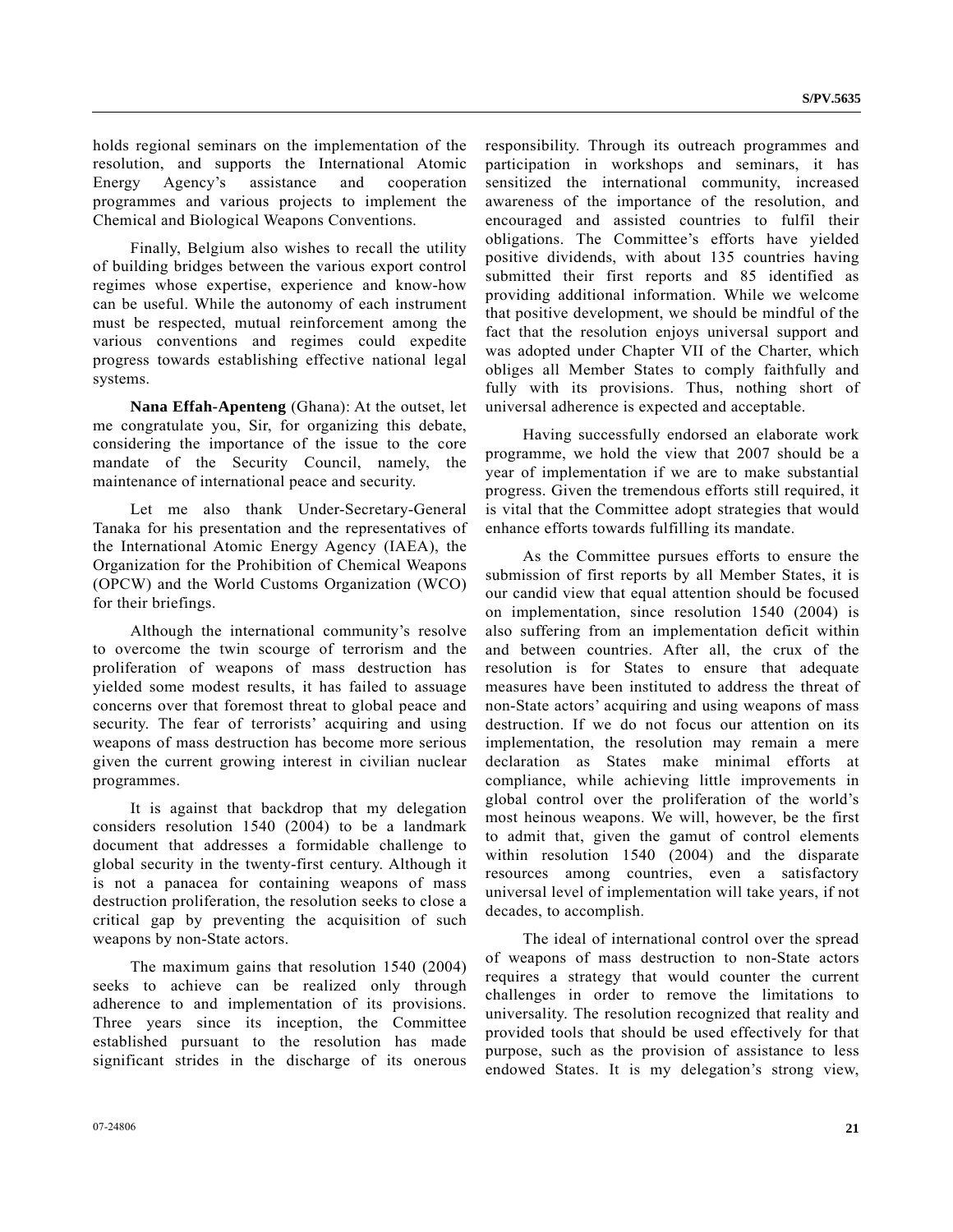however, that despite its tireless efforts, the 1540 Committee with its current mandate lacks the capacity to provide the requisite assistance needed to attain the long-term lofty goal of full implementation of all the provisions of the resolution by all States. It would need the support of relevant international and regional organizations that have the technical expertise in that sphere, such as IAEA, OPCW and WCO. The resolution recognized that crucial factor when it called, among other things, for the intensification of cooperation with international and regional organizations on the issue. We are therefore pleased to note that, in the Committee's new work programme, priority has been placed on that relationship.

 The Committee's role as a clearing house for assistance has grave limitations that should be addressed through active partnership with IAEA, since the latter also provides assistance to States on the prevention of nuclear materials and related technologies falling into the hands of non-State actors and offers legal and technical advice to States on adherence to and implementation of international instruments relevant to enhancing protection against nuclear terrorism. Again, not only has its safeguards regime provided a degree of security in itself, but its efforts to address safety and security — especially security measures put in place under the Convention on the Physical Protection of Nuclear Material — have enhanced control over nuclear materials and facilities. Moreover, the Agency is considering offering legislative assistance to support States in their development of a comprehensive nuclear law governing a range of control measures, including nuclear safeguards and physical protection, a cardinal obligation under resolution 1540 (2004).

 It is also imperative that the current relationship with OPCW be strengthened within the realm of chemical weapons aspects under resolution 1540 (2004). The organization has a wealth of experience and expertise which could be of tremendous assistance to the Committee and the implementation of the resolution. IAEA and OPCW could also assist in ascertaining the implementation of obligations by States during field visits by its experts to countries.

 In the same vein, the 1540 Committee could also benefit from the useful information and expertise of the World Customs Organization regarding good customs practices, dual-use goods, labelling requirements, and

how best to accomplish non-proliferation goals without disrupting global trade.

 My delegation also welcomes the recognition by the Committee of the need to forge close partnerships with regional organizations, such as the European Union, the Association of Southeast Asian Nations, the Caribbean Community, the Organization of American States, the League of Arab States and the African Union. Those institutions have the appropriate mechanisms for the pooling of resources for the implementation of such obligations under resolution 1540 (2004) as border controls and illicit financial networks within the regional context. Given their respective characteristics, they are able to develop more effective and contextually-driven means to fulfil the obligations of resolution 1540 (2004), rather than simply transplanting measures from States with different values and cultures. Moreover, such bodies can place the fulfilment of the resolution on the regional agenda and thereby promote its universal adherence by all States in the region. While we support the current engagement with some of those bodies, we call on the Committee to extend such partnerships to other regional groups.

 Finally, the coming months will be critical for the Committee, since its report to the Council at the end of its mandate will determine whether its efforts meet the general expectations of the international community. However, its success will also be a reflection of the commitment of Member States to abide by their obligations. We should work together collectively to keep the world's most dangerous weapons from the hands of the most dangerous individuals and groups. That is a challenge we must strive to overcome if we are to save humankind from a catastrophe of unprecedented and unimaginable magnitude.

 Finally, we support the draft presidential statement that the President's delegation has kindly prepared.

**Mr. Jenie** (Indonesia): At the outset, on behalf of my delegation, I would like to extend our appreciation to you, Mr. President, for convening this open debate. My delegation also appreciates the presence of Mr. Tanaka, Under-Secretary-General for Disarmament Affairs, as well as that of the high-level representatives of the International Atomic Energy Agency (IAEA), the Organisation for the Prohibition of Chemical Weapons (OPCW) and the World Customs Organization.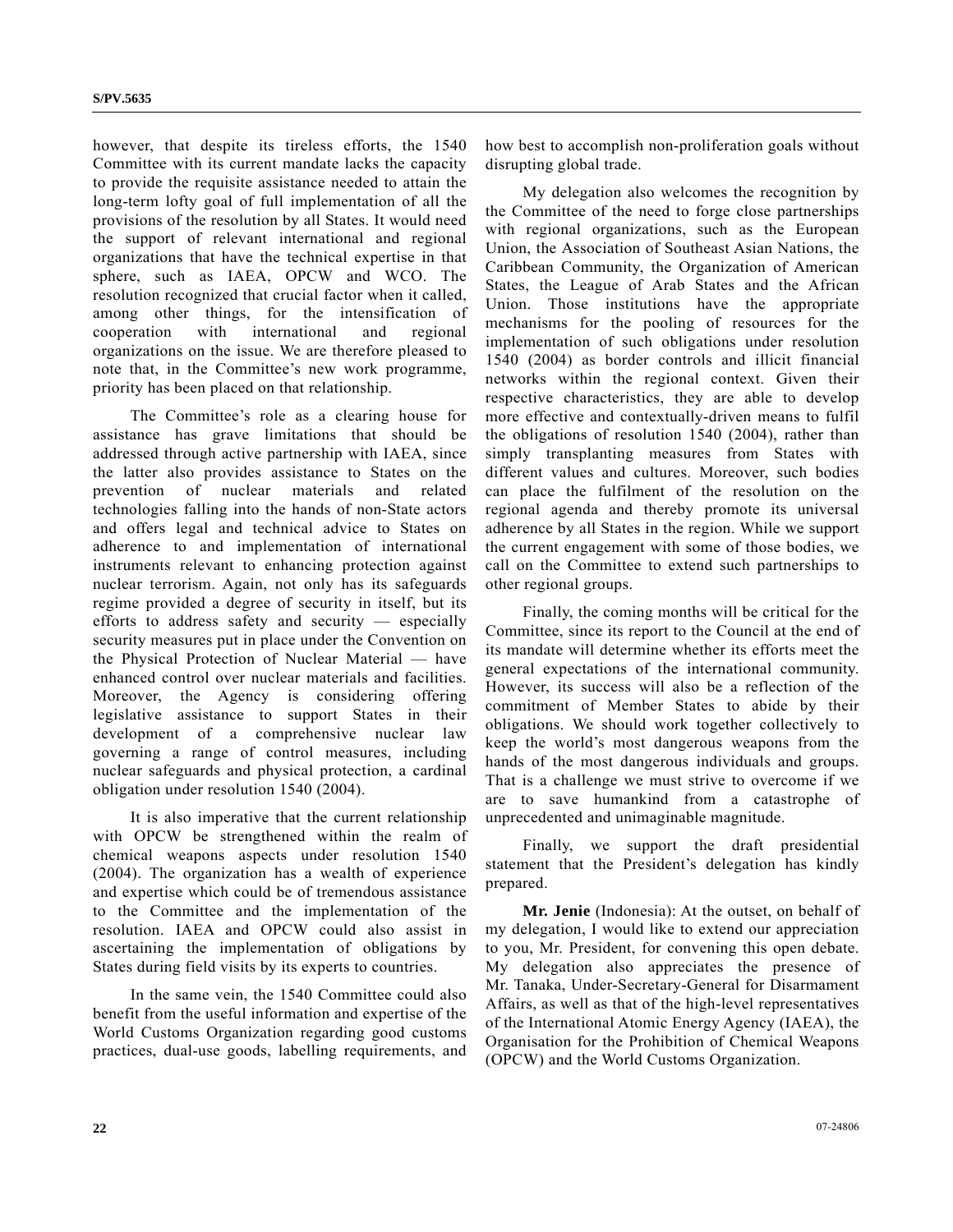It is a fact the threat of the proliferation of weapons of mass destruction (WMD) and their means of delivery is very real. That threat is magnified by the fact that WMD could fall into the hands of non-State actors, including terrorist groups. The continued existence of such weapons could contribute to the illicit acquisition of, and trafficking in, WMD.

 The adoption of resolution 1540 (2004) took place against the backdrop of the fact that previous WMD treaty regimes lacked universality and had been designed to deal only with State entities. They were therefore seen by some as ineffective in tackling the challenge posed by non-State actors. The mission of resolution 1540 (2004) was therefore to address that gap. As reflected its paragraphs 5 and 8, resolution 1540 (2004) was intended only to complement and reinforce, rather than replace or subvert, multilaterally negotiated treaties.

 We are reminded that, during the process of the adoption of resolution 1540 (2004), concerns were expressed that the Security Council had taken on a legislative role through which it dictated domestic law to Member States and enforced non-proliferation obligations outside the traditional multilateral negotiating process. We must therefore work towards establishing a multilaterally negotiated international legal instrument that will permanently address the gap being temporarily filled by the resolution.

 One of the key challenges before us pertains to the ability of Member States to fulfil the central provisions of the resolution, for which national legislation may need to be enacted and enforcement measures put in place. For the majority of States, a certain degree of technical and legal expertise is also required, as is capacity in general. With reference to that point, it must also be borne in mind that a State's capacity to meet its obligations is not just a matter of overall State capability, but also one of national priority. For almost three years, the focus of the Committee has mainly been on encouraging the reporting requirement. While noting that reporting is indeed important, as it provides a baseline for analysis, it is not the objective of the resolution. The key point is the implementation of the provisions of the resolution.

 For developing countries with limited resources and many other equally pressing priorities, the increasing burden of reporting in its various forms can be overwhelming. It is therefore timely for the Committee to focus more on the implementation phase. Cooperation between the Council and its Committee with specialized international organizations should be framed within the context of assisting States to build their capacity to implement their obligations in a sustainable manner.

 The problems associated with implementation lie at the national level. In most cases, those problems derive from technical difficulties faced by Member States. The Committee should therefore focus on programmes that enhance the national capabilities of such countries, in collaboration with existing international organizations in the field of the prohibition of WMD.

 The full implementation of resolution 1540 (2004) is a long-term objective and an ongoing process. It will require continuous efforts, patience, dialogue, cooperation and assistance. As a result, it is our belief that sustained international cooperation is essential to achieve the objectives and purposes of resolution 1540 (2004).

 The Security Council Committee established pursuant to resolution 1540 (2004), which is tasked with ensuring the implementation of the resolution, is well placed to mobilize and coordinate an effective non-proliferation effort by garnering the support and assistance of various specialized international organizations in the execution of its mandate. While there are currently no substantive partnerships between those organizations and the Committee, this possibility could be explored in the future.

 In that regard, the Security Council and the Committee should optimize the comparative advantages of specialized international organizations. That partnership should strengthen practical cooperation, avoid duplication, promote cost effectiveness, strengthen synergy of efforts and increase the effective use of resources and expertise.

 In the areas of nuclear weapons, chemical weapons and their related materials, the Committee should continue its cooperation with the secretariats of the IAEA and the OPCW. Both organizations have, within their respective fields and mandates, programmes for State capacity-building that are directly relevant to resolution 1540 (2004). For instance, they maintain records of the status of the national implementation measures of States parties to their respective regimes. It is regrettable, however, that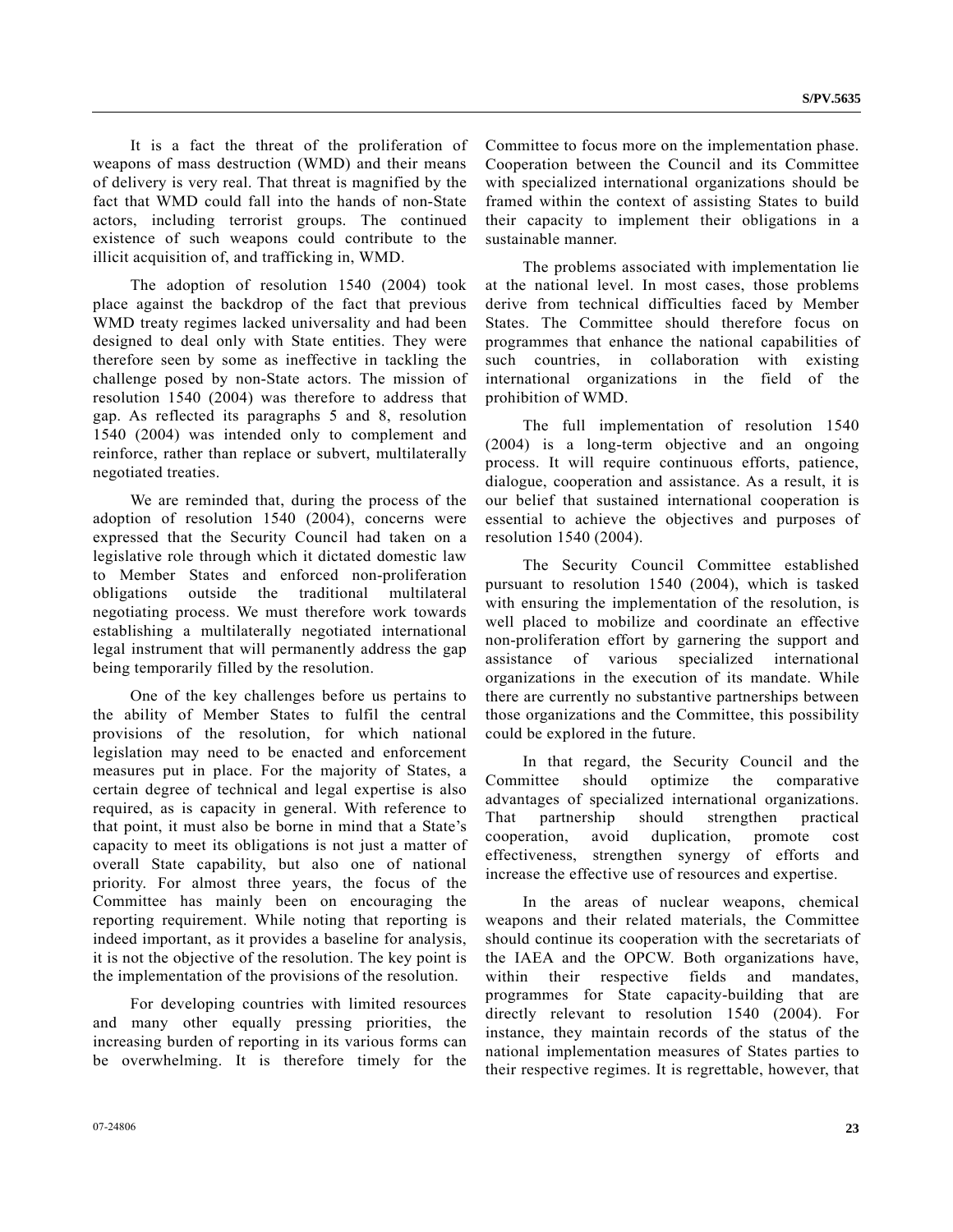in the area of the control of dangerous biological agents we do not have similar organizations, since there is not yet agreement on a verification regime for the Biological and Toxin Weapons Convention (BWC).

 For our part, in implementing obligations under resolution 1540 (2004), Indonesia continues to strengthen its national implementation measures, including its national legislation and enhanced cooperation, both bilateral and multilateral. We are also working closely with international organizations such as the IAEA and the OPCW. Together with the OPCW, Indonesia last year held meetings of national authorities in Asia. Bilaterally, Indonesia and the OPCW have undertaken a series of training exercises on our emergency response system in the event of the intentional or accidental release of dangerous chemical agents. In addition, Indonesia continues to cooperate with the IAEA in the field of nuclear safety and security safeguards. In the absence of an international verification regime for the BWC, Indonesia and Australia have conducted annual regional workshops, with a view to strengthen regional cooperation and an exchange of best practices in implementing the provisions of BWC.

 Finally, as we pursue the non-proliferation initiative, we should not lose sight of the question of disarmament. It is our conviction that, in the end, the only guarantee for eliminating the fear caused by the possible use or threat of use of WMD is their total elimination, because that is the only sure way of preventing non-State actors from acquiring them. We therefore reiterate our call on all States to work towards that fundamental goal.

**Mr. Arias** (Panama) (*spoke in Spanish*): I would like to join those who have preceded me in congratulating you and your delegation, Mr. President, on Slovakia's skilful leadership of the Security Council during the month of February. That skill is evident in today's timely convocation of this open debate on the implementation of resolution 1540 (2004). The delegation of Slovakia has led the Security Council Committee established pursuant to resolution 1540 (2004) with marked success. I am also grateful for the presence and participation of our invited guests.

 Last year the Security Council took a significant step towards meeting its commitment to maintain international peace and security by extending the mandate of the Committee established pursuant to resolution 1540 (2004) for a further two years, thus acknowledging that the proliferation of weapons of mass destruction poses a significant threat to peace and security. The Council thereby gave operational impetus to provisions relating to State implementation of nonproliferation obligations previously set out in an array of legal instruments on non-proliferation and at conferences on the matter, which additionally called for intensive cooperation among their respective States parties.

 Panama, whose economic development depends on the smooth flow of international trade, considers that, in the present international context of globalization, international peace and security is indivisible: an attack against one nation is an attack against all. Cooperation is therefore crucial for the success of resolution 1540 (2004).

 The implementation of resolution 1540 (2004) has given rise to a process of interaction between the Security Council and Member States, which are obliged to report to the Council on their compliance with the provisions of the resolution. From our viewpoint, there is one especially problematical area here: among the requirements of the resolution is the establishment of national export controls over dual-use materials, substances, equipment and technologies. That poses a challenge to State institutions not designed to prevent the proliferation of weapons of mass destruction.

 We take note of the efforts that must be made by small countries seeking to do their collective duty but lacking sufficient institutional, material or human resources to do so expeditiously. We therefore appreciate the assistance that the Committee provides to States indirectly, through its expert groups, in formulating and adopting national legislation to that end. In particular, we welcome the idea of convening outreach seminars on these and related issues, jointly with regional organizations. Such cooperation should continue and should be enhanced; it will create new synergy between the United Nations and other multilateral actors, which, each within its own area of responsibility, can contribute to this common undertaking.

 I cannot fail today to join other members in touching on another aspect of non-proliferation. In our era of globalization, it is artificial and dangerous to compartmentalize threats. Panama is among the vast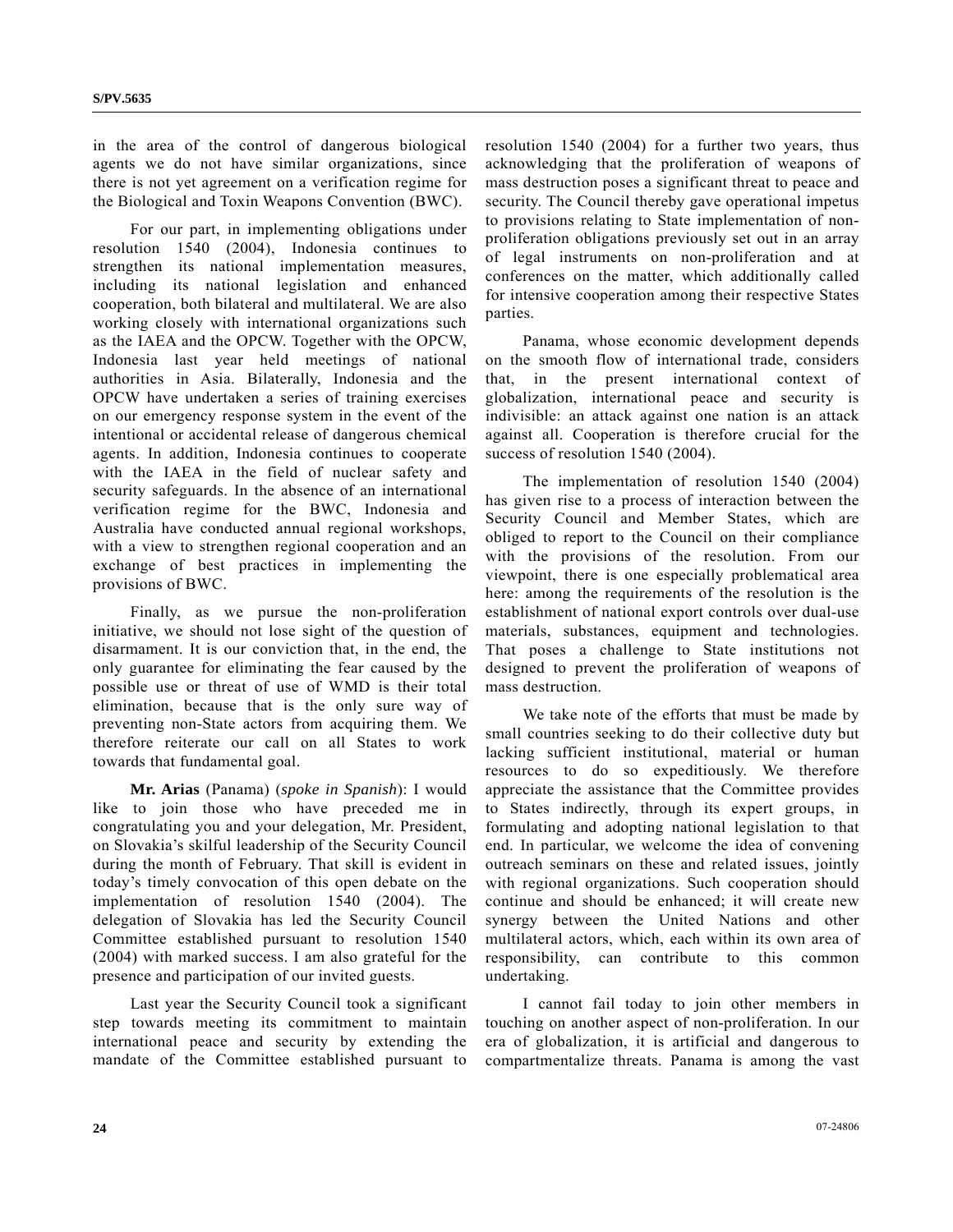majority of States that has never even considered the option of developing or acquiring weapons of mass destruction; that would have run counter to our priority of promoting national development in a context of peace, security and the rule of law. Indeed, Panama is a demilitarized State, having dismantled its army in conformity with a constitutional mandate.

 But all countries suffer from the scourge of the production, illicit trade and proliferation of small arms and light weapons. As former Secretary-General Kofi Annan said, while some view terrorism and weapons of mass destruction as the main threat to world peace, others consider that they face the immediate threat of small arms, used in internal conflicts. An effective multilateral response to the threat to peace posed by small arms and light weapons continues to be needed.

**Mr. Mantovani** (Italy): Allow me at the outset to express my deep appreciation for the timely opportunity that this open debate offers to discuss the role of international organizations in fostering the implementation of resolutions 1540 (2004) and 1673 (2006).

 The importance for international peace and security of preventing non-State actors from gaining access to weapons of mass destruction (WMD), their means of delivery and related materials has been so widely recognized that it needs no further explanation. In line with the 2003 European Union (EU) Strategy on WMD non-proliferation, Italy is on the forefront in combating the threat that terrorist organizations might acquire those deadly weapons, and it lends its convinced support to resolution 1540 (2004). It is worth recalling that in June 2006 the EU granted  $€195,000$  to promote the implementation of the resolution in the Asia-Pacific region, in Africa and in Latin America and the Caribbean. The latter was again included among EU non-proliferation priorities for 2007 to 2009. I shall leave it to the European Union presidency, with whose remarks Italy fully aligns itself, to elaborate on cooperation between the Security Council and the European Union in this field.

 Three years after the adoption of resolution 1540 (2004), the danger of the proliferation of weapons of mass destruction has not yet been overcome, and several States face difficulties in putting in place the required legislative and technical provisions. Indeed, the response to the complex nature of proliferation challenges has to be comprehensive and must

encompass, inter alia, safety and security of dual-use items, effective export and border controls and interdiction of illicit trafficking and brokering in these items.

 Against that background, we must make full use of the expertise of international organizations operating in the nuclear, chemical, biological and missile-related sectors. They can provide the assistance States may need. To that end, consistent with provisions of resolutions 1540 (2004) and 1673 (2006), a network of multilateral cooperation has to be envisaged. The Security Council and its Committee established pursuant to resolution 1540 (2004) — which you, Mr. President, so effectively lead — can act as a catalyst.

 We believe that the present discussion should be institutionalized and made operational. The 1540 Committee should foresee, as it is starting to do, periodic meetings, in the form of thematic debates duly prepared in advance, with relevant international organizations in order to develop synergies, pool resources and facilitate the matching of assistance requests from States with cooperation programmes available in the portfolios of international institutions.

 While we welcome the presentations made earlier by the International Atomic Energy Agency, the Organisation for the Prohibition of Chemical Weapons and the World Customs Organization, we deem it necessary to involve other international organizations active in areas within the scope of resolution 1540 (2004). In particular, attention should be paid to the physical protection and safe handling of biological pathogens, the strengthening of national mechanisms overseeing transfers of sensitive dual-use items and the enhancement of law-enforcement efforts to disrupt illicit networks used to finance proliferation.

 Questions of substance often come together with procedural issues. We therefore believe it might be useful for the 1540 Committee to agree on a calendar of meetings with relevant international organizations and to build with them a list of points of contact in charge of assistance programmes.

 In conclusion, let me once again stress that in the common endeavour to promote full implementation of resolution 1540 (2004) the Security Council and the membership can rely on Italy's firm commitment and steadfast support.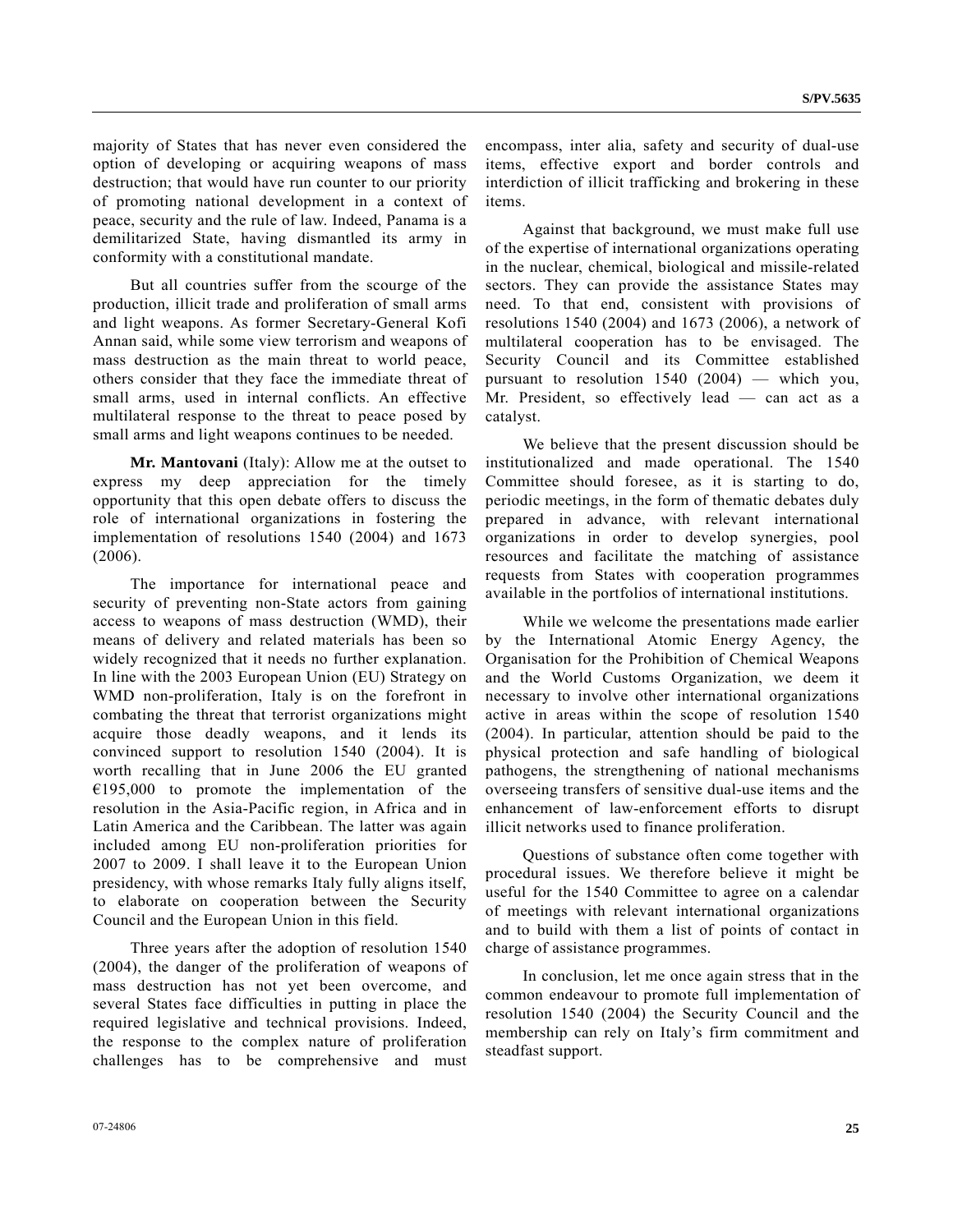**The President:** I shall now make a statement in my capacity as the representative of Slovakia.

 Slovakia aligns itself with the statement to be made shortly by the Permanent Representative of Germany on behalf of the European Union. That is why I shall limit my statement to the following comments.

 My delegation is pleased to note that there is growing awareness of the importance of resolution 1540 (2004) for global and regional security and for the national security of United Nations Member States. Since the adoption of that resolution, significant progress has been achieved in the implementation of its provisions in various regions. At the same time, we recognize that there are still many challenges to be addressed in achieving the full implementation of all aspects of resolution 1540 (2004) worldwide.

 My delegation notes with satisfaction that through the support of individual Member States, donors, non-governmental organizations (NGOs) and international and regional organizations, the Security Council has succeeded in creating a strong momentum in the implementation process, which must now be utilized for the strengthening of a global response, through further practical measures, to the threat of proliferation of weapons of mass destruction and their means of delivery.

 Thus, while the year 2006 was dominated by efforts to increase awareness of the significance of resolution 1540 (2004), we strongly believe that this year the Security Council must concentrate on ensuring that further progress is made in the implementation of all aspects of resolution 1540 (2004) and resolution 1673 (2006) and in facilitating cooperation and the exchange of information on national experiences and best practices in addressing the requirements of resolution 1540 (2004), including with respect to further actions needed from States and on technical assistance needed and offered.

 My delegation is convinced that outreach activities must be sustained by a sound strategy on assistance that has to be developed and implemented in the long run. Technical assistance is one of the dominant issues in the context of the interaction of the Security Council Committee with States Members of the United Nations.

 Slovakia wishes to stress that broad-based cooperation with States and international and regional organizations in capacity-building and assistance is critical to effectively addressing this issue. Here we believe that the contribution of international, regional and subregional organizations and arrangements relevant to such efforts can make a real difference in advancing the implementation process.

 For those reasons, Slovakia is grateful to the Governments of Germany and of Norway for having organized, along with the Security Council, a donor States' workshop on the assistance provided for the implementation of resolution 1540 (2004), to be held in April this year in New York.

 My delegation fully appreciates the offers of assistance provided directly by several international organizations and arrangements and recognizes that other such bodies provide assistance of significant relevance to the implementation of resolution 1540 (2004). Since this is the Security Council's first opportunity to meet with the International Atomic Energy Agency (IAEA), the Organization for the Prohibition of Chemical Weapons (OPCW) and the World Customs Organization since it decided to extend the mandate of the 1540 Committee in April 2006, we wish to thank those bodies for the detailed updates on their activities in connection with the implementation of resolution 1540 (2004).

 We would like to underline the fact that legislative measures to counter proliferation remain primarily the responsibility of the States Members of the United Nations, and that, ultimately, the implementation of resolution 1540 (2004) is a national function and responsibility. Slovakia therefore considers that the importance of national ownership of the implementation of resolution 1540 (2004) might be best reflected in national action plans or road maps to achieve such full implementation. We are of the view that national plans of action would not only help to better prioritize the steps leading to the full implementation of resolution 1540 (2004), but could also help to identify, for donor countries and countries providing technical assistance, those areas in which assistance is needed or requested.

 Before concluding, I wish to stress the importance that my country attaches to the need for a comprehensive and systematic approach to the implementation of all aspects and requirements of resolution 1540 (2004). We believe that such an approach can provide for an adequate system of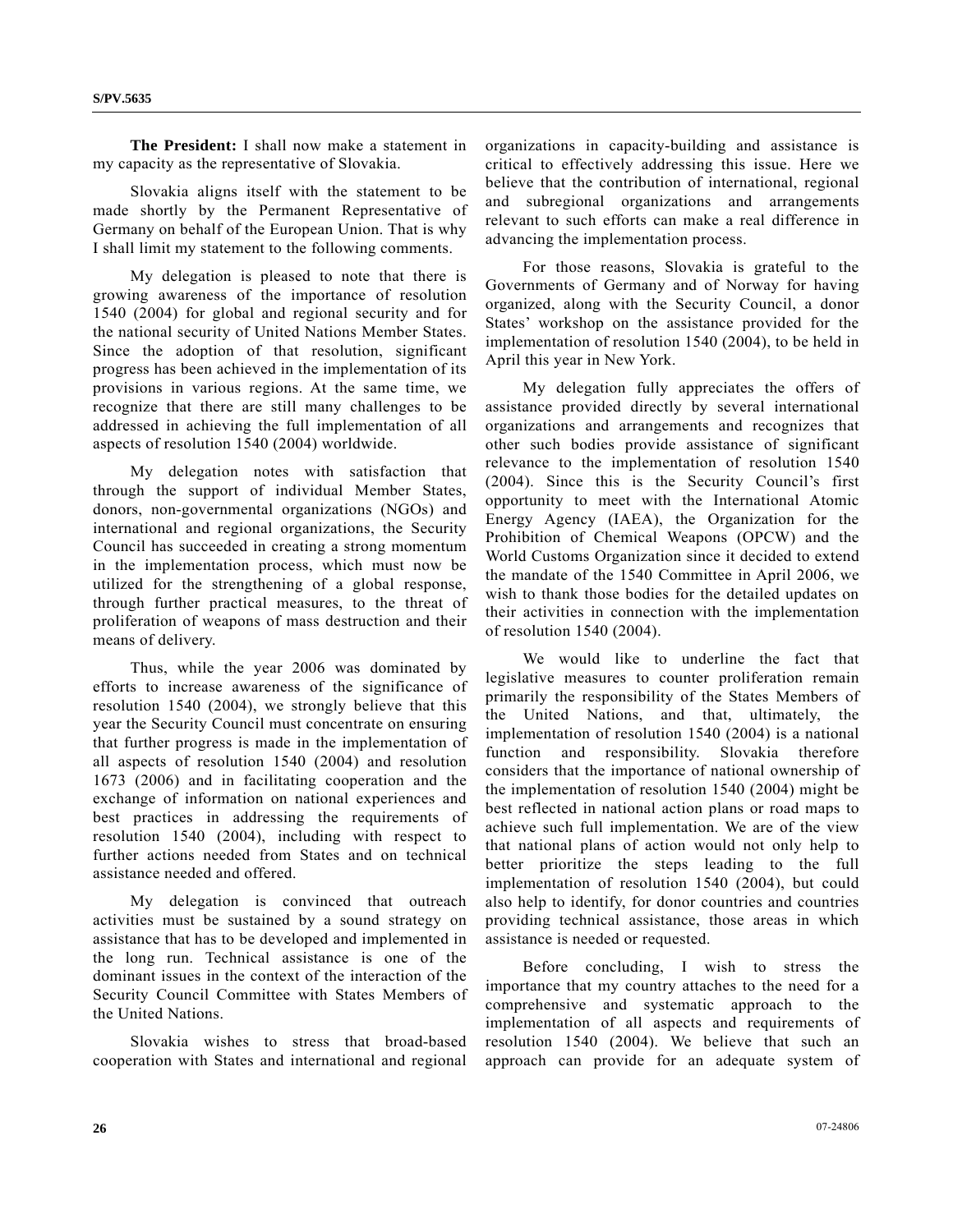protection and prevention of proliferation of weapons of mass destruction at the national and global levels.

 Last but not least, I would like to take this opportunity to express my thanks to all members of the Security Council for their contributions and active participation in the preparation of the text of the presidential statement affirming our determination to promote increased multilateral cooperation towards the full implementation of resolutions 1540 (2004) and 1673 (2006).

 I now resume my functions as President of the Security Council.

 The next speaker is the representative of Germany, to whom I give the floor.

**Mr. Matussek** (Germany): I have the honour to speak on behalf of the European Union (EU). The candidate countries Turkey, Croatia and the former Yugoslav Republic of Macedonia, the countries of the Stabilization and Association Process and potential candidates Albania, Bosnia and Herzegovina, Serbia, and the European Free Trade Association (EFTA) country Iceland, member of the European Economic Area, as well as Ukraine and the Republic of Moldova, align themselves with this declaration.

 The proliferation of weapons of mass destruction and their means of delivery, such as ballistic missiles, is a growing threat to international peace and security. While international treaty regimes and export-control arrangements have slowed the spread of such weapons and their delivery systems, a number of States have sought or are seeking to develop such weapons. The risk of terrorists' acquiring chemical, biological, radiological or fissile materials and their means of delivery adds a critical new dimension to that threat.

 Meeting this challenge, therefore, is a central element of the EU's external action. Our objective is to prevent, deter, halt and, where possible, eliminate proliferation programmes of concern worldwide. Nonproliferation, disarmament and arms control can make an essential contribution to the global fight against terrorism by reducing the risk of non-State actors gaining access to weapons of mass destruction, radioactive materials and means of delivery.

 It is against this backdrop in particular that the European Union fully acknowledges the relevance of Security Council resolution 1540 (2004) as an important international instrument. It is the first to be

adopted by the Council to deal with such weapons, their means of delivery and related materials in an integrated and comprehensive manner.

 The EU is determined to give full support to the Security Council and to the Security Council Committee established pursuant to resolution 1540 (2004) in their endeavour to achieve the broadest possible implementation of the resolution's requirements.

 The European Union fully recognizes the tireless efforts of the Committee established under this resolution to provide guidance to States on preparing and submitting national reports and fully implementing their obligations under resolutions 1540 (2004) and 1673 (2006). Let me indicate that the Committee, in doing so, should also bear in mind its particular responsibility to States in need of assistance.

 We are fully aware that the Committee's capacities are not unlimited and that additional guidance and assistance is necessary. It can be provided by States but also by international organizations. The EU greatly appreciates the important work in support of national implementation that has been undertaken by a number of international organizations such as the International Atomic Energy Agency and the Organization for the Prohibition of Chemical Weapons. The EU also acknowledges the commitment of other international organizations to supporting the implementation of resolution 1540 (2004) through appropriate activities within their respective areas of responsibility. Furthermore, the support and the useful contributions made by nongovernmental organizations (NGOs) to the implementation of the resolution are appreciated.

 Nor does the European Union ignore the danger posed by weapons of mass destruction, their means of delivery and related materials. That is why, as early as December 2003, it endorsed the EU Strategy against the Proliferation of Weapons of Mass Destruction. That non-proliferation strategy creates a comprehensive and cogent basis for joint action by the EU member States. It constitutes a central element of the EU's external action. It is first and foremost within that framework and on the basis of that Strategy that the EU engages in the effective and comprehensive implementation of resolution 1540 (2004), which is one of the focal points of its non-proliferation policy. The EU Strategy against the proliferation of weapons of mass destruction and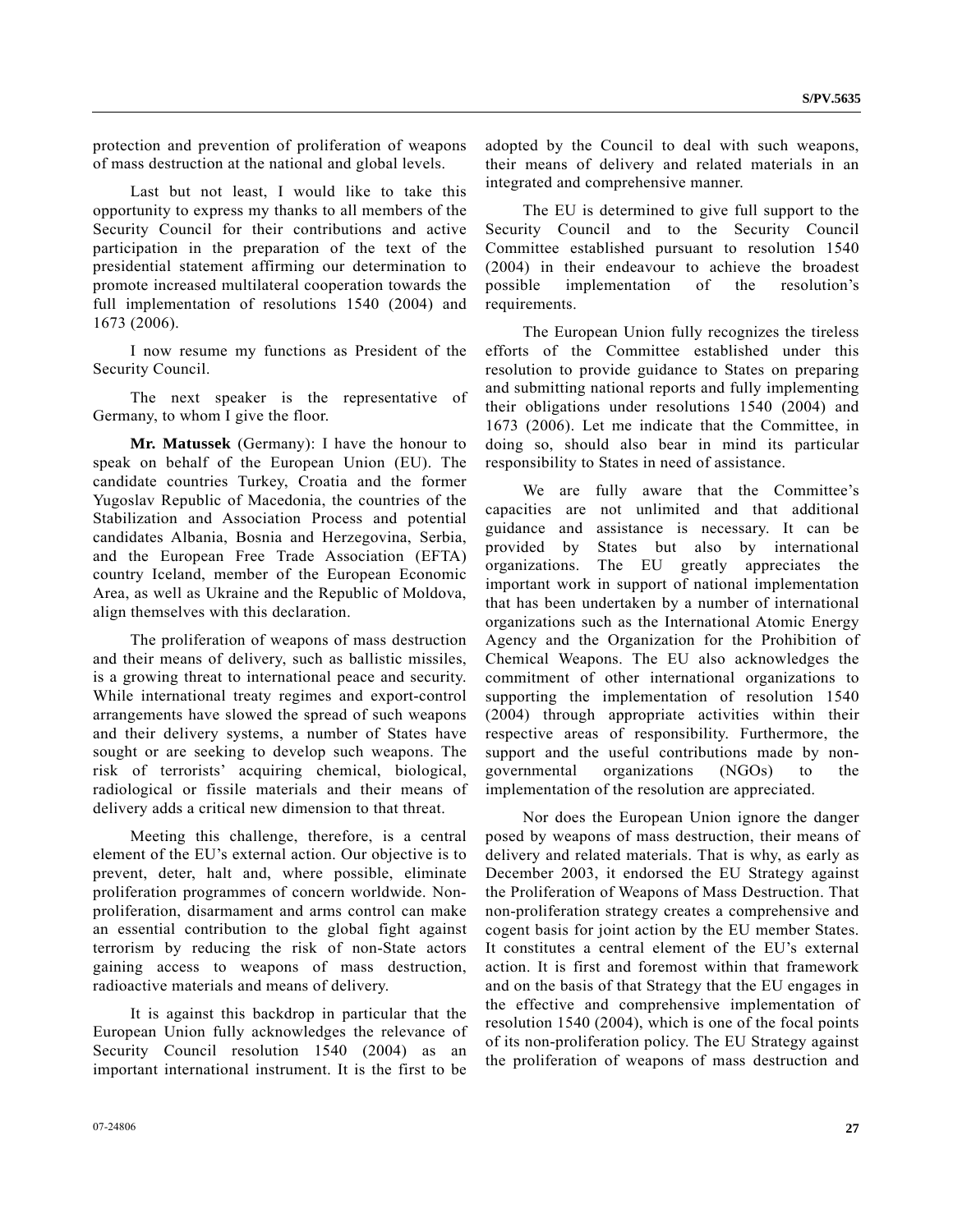their means of delivery rests on three pillars: rendering multilateralism and its instruments more effective; promoting a stable international and regional environment; and cooperating closely with key partners.

 The Strategy aims at strengthening identification, control and interception of illegal trafficking in weapons of mass destruction. It also suggests a programme of assistance to States in need of technical knowledge in the field of export control. Both are core issues addressed by resolution 1540 (2004).

 Every year the European Union adopts a list of priorities for the implementation of its nonproliferation Strategy. Support for the implementation of resolution 1540 (2004) figures prominently among the EU's policy priorities. That is why in 2005 the resolution was added to the list. But even before that time the EU had undertaken a number of activities, which it is still engaged in, aimed at strengthening national export control systems where assistance is required. The EU substantial legislative corpus in the area of export controls and the lessons learned and best practices identified during a peer review give the European Union a solid background that enables it to support third countries in the development of effective export controls.

 In 2006, the European Union and member States held numerous seminars and meetings providing export control training and assistance to States in need of technical knowledge, similar to the one recently held in San Francisco within the framework of the Regional Forum of the Association of Southeast Asian Nations. In addition, cooperation and assistance programmes under the 2005 Pilot Project Programme of the European Commission, implemented by Germany's export control agency with the assistance of national experts from EU member States, were advanced in several countries. All these measures, as well as many others I shall not mention here, contribute to assisting in the effective implementation of resolution 1540 (2004).

 Finally, in 2006, the EU co-sponsored and, together with United Nations Department of Disarmament Affairs, co-financed three regional seminars through a joint action by all European Union member States to support the regional implementation of the resolution. The seminars took place in regions where countries had the greatest difficulties

implementing the resolution. The seminars were aimed at raising awareness of its requirements, in particular the obligation to submit national reports on implementation and to adopt relevant legislation and other measures.

 The seminars yielded very concrete and comprehensive recommendations with regard to follow-up and pinpointed the real need for assistance. We consider the seminars to have been of particular help in identifying further assistance needs, because the countries actually in need participated in the workshops. The recommendations are a result of their discussion and of their input. The European Union will listen to their voices.

 In assisting with the implementation of resolution 1540 (2004) in third countries, the EU will continue to cooperate and coordinate closely with the stakeholder Governments involved. Their involvement and participation in identifying the assistance needed is an important precondition for the success and sustainability of any measure taken. But the European Union will also cooperate closely with the 1540 Committee. It is the focal point for the implementation of the resolution. Any action taken should, therefore, be closely coordinated with the Committee in order to avoid redundancies.

 Let me conclude by reiterating that the European Union remains committed to the full implementation of resolutions 1540 (2004) and 1673 (2006). However, our work on resolution 1540 (2004)is far from finished. We have a vision of how the world should look once that resolution is fully implemented. But that is still a long way off.

**The President**: I now give the floor to the representative of Cuba.

**Mr. Malmierca Díaz** (Cuba) (*spoke in Spanish*): Allow me to commend you, Sir, for your work as President of the Security Council during the month of February. I also take the opportunity to convey my delegation's appreciation to the Under-Secretary-General for Disarmament Affairs, to the Director-General of the Organisation for the Prohibition of Chemical Weapons and to the representatives of the International Atomic Energy Agency and the World Customs Organization for the valuable information that they have provided today.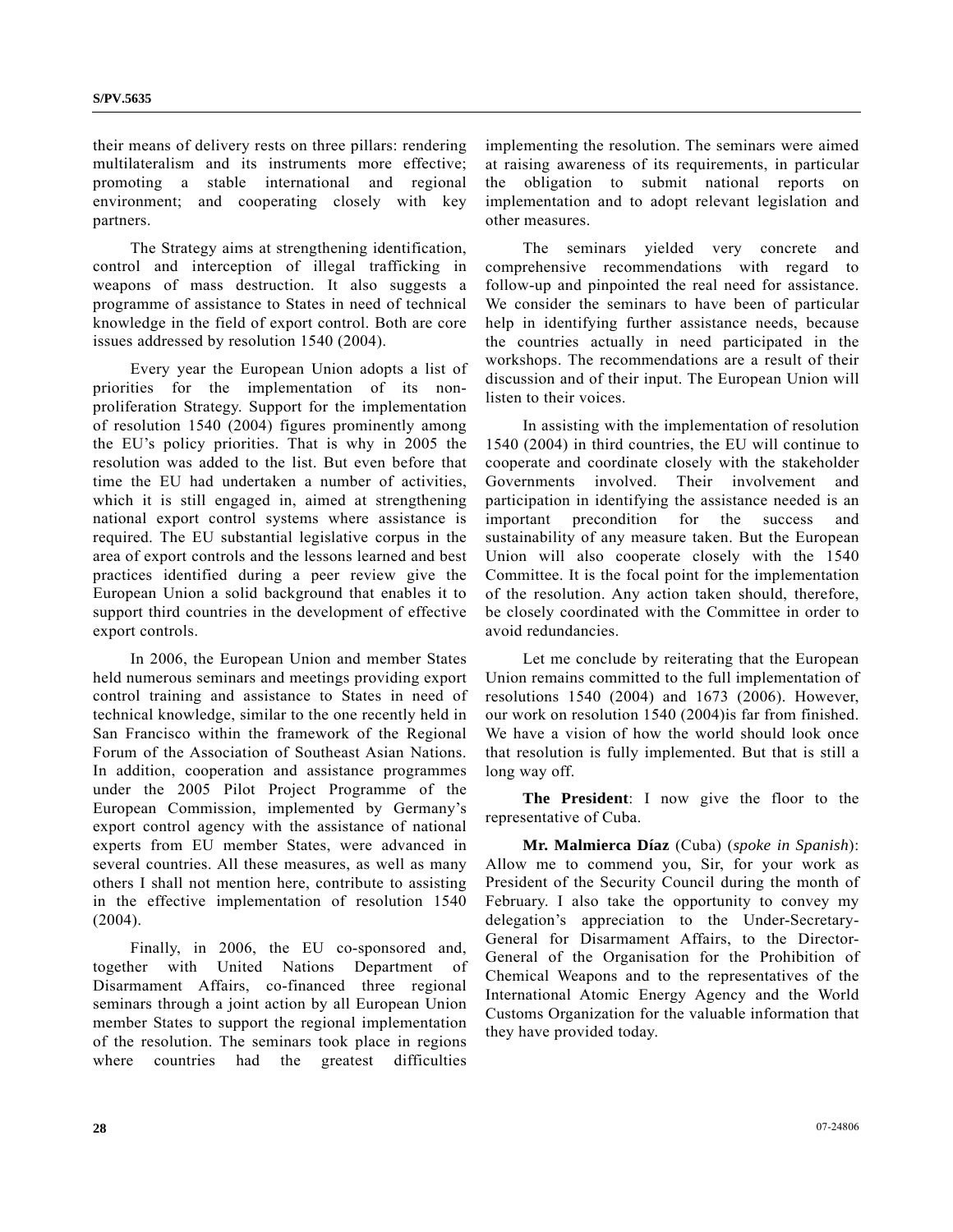Cuba strongly supports general and complete disarmament under strict international control and in particular supports the complete elimination of weapons of mass destruction, including nuclear weapons, recognizing the danger that their very existence poses for humanity.

 Cuba does not possess, nor has it any intention of possessing, weapons of mass destruction of any kind. In our country, all programmes related to the nuclear, chemical or biological spheres have always been exclusively peaceful in nature. They are under the permanent and strict control of our national authorities and are monitored by the relevant international agencies.

 We have an effective, predictable and reliable system in place for implementing our international obligations at the national level as a State party to the Biological Weapons Convention, the Chemical Weapons Convention, the Treaty on the Non-Proliferation of Nuclear Weapons and the Treaty for the Prohibition of Nuclear Weapons in Latin America and the Caribbean.

 Cuba has repeatedly expressed concerns regarding the scope and implications of resolution 1540 (2004) and, hence, resolution 1673 (2006). Let us recall that due to the pressure exerted by certain members of the Security Council, resolution 1540 (2004) included some deliberately ambiguous provisions so that some States could claim that, through its adoption, the actions promoted within the framework of the so-called Proliferation Security Initiative (PSI) had supposedly been rendered legitimate by the Council. Cuba considers that under the PSI, unilateral actions could be carried out that would clearly contravene key provisions of the United Nations Convention on the Law of the Sea of 1982, such as the right of innocent passage of ships and the legal regime governing the high seas contained in that Convention.

 We reiterate our rejection of any manipulation or arbitrary interpretation of resolution 1540 (2004) aimed at using it as a pre-authorization or justification for the unilateral use of force against certain non-State actors or even against States where the non-State actors may be located. This is particularly disturbing in the context of the accusations levelled by certain permanent members of the Security Council against some countries for supposedly developing weapons of mass destruction programmes.

 While noting the adoption of resolutions 1540 (2004) and 1673 (2006), the Non-Aligned Movement Summit held in Havana in September 2006 underlined the need to ensure that any action of the Security Council does not undermine the United Nations Charter and existing multilateral agreements on weapons of mass destruction and international organizations established in that regard, or the role of the General Assembly. Moreover, the heads of State or Government of the countries members of the Movement warned against the Security Council's continued practice of using its authority to define the legislative requirements that Member States must meet in implementing its decisions, as is the case with resolution 1540 (2004). The Non-Aligned Movement has stressed that it is essential that the General Assembly address in an inclusive manner the issue of the acquisition of weapons of mass destruction by non-State actors, taking into account the views of all Member States.

 Cuba believes that the Security Council is by no means the most appropriate organ to lead the fight against the proliferation of weapons of mass destruction in all its aspects. That is not only for the obvious reason that the five nuclear-weapon States recognized by the Treaty on the Non-Proliferation of Nuclear Weapons have the veto power in that organ. Even more important, certain permanent Council members are adamantly opposed to moving forward with a multilateral negotiation process to attain the objective of nuclear disarmament.

 Cuba shares the concern about the risk of links between terrorism and weapons of mass destruction. We fully support all legitimate international efforts to prevent the acquisition by terrorists of such weapons and their means of delivery. Cuba unequivocally condemns all acts, methods and practices of terrorism in all its forms and manifestations, wherever and by whomsoever committed and regardless of their motivations. Our country also condemns all acts or actions — regardless of who their instigators or perpetrators might be — aimed at encouraging, supporting, financing or concealing any terrorist act, method or practice.

 Having been a direct target of terrorism ever since the triumph of the revolution, the Cuban people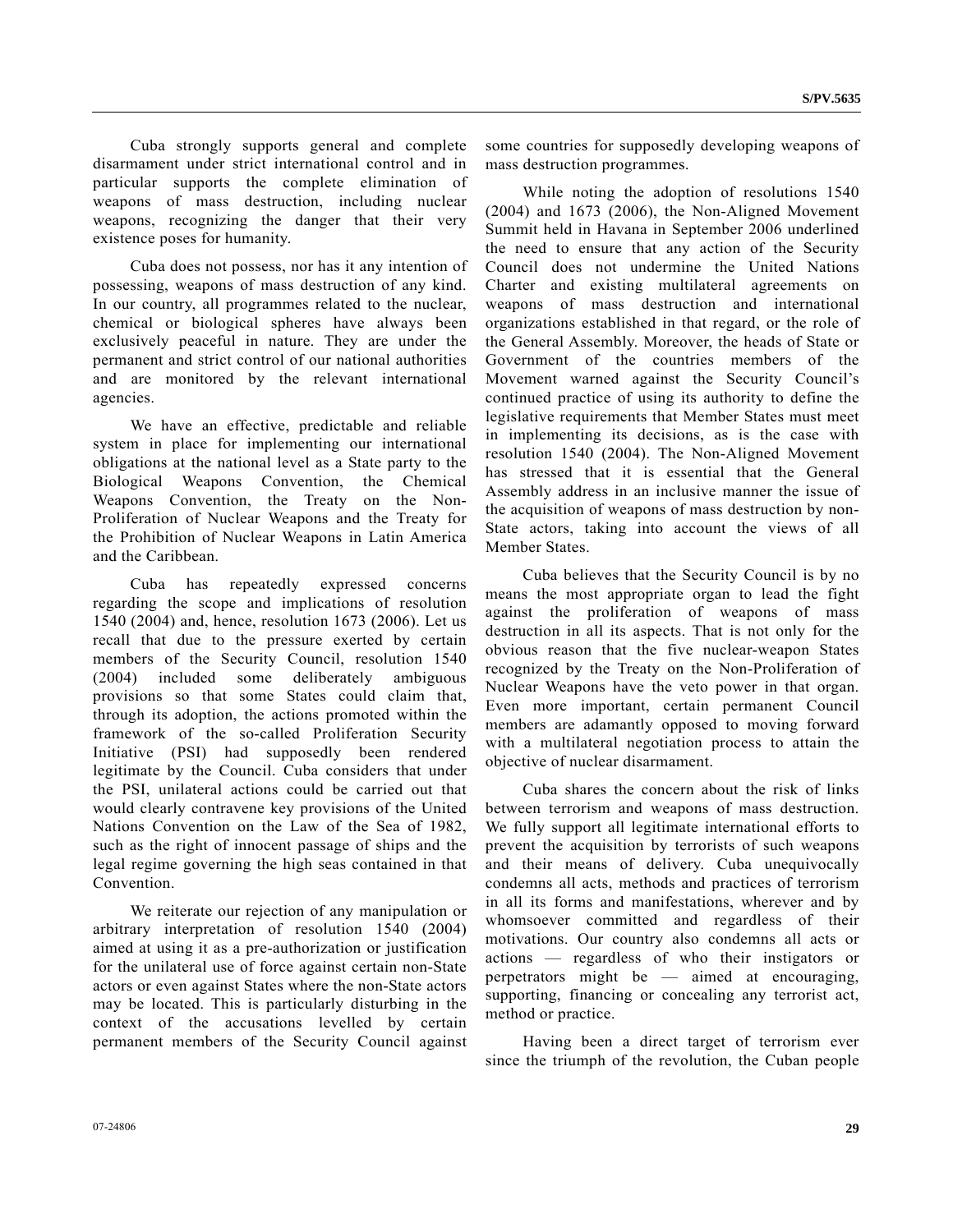have experienced firsthand the terrible consequences of terrorist acts. Nevertheless, the threat of the use of weapons of mass destruction by terrorists cannot be addressed through a selective and discriminatory approach that is limited to combating horizontal proliferation and disregards vertical proliferation and disarmament. The prohibition and total elimination of weapons of mass destruction are the only guarantee that such weapons will not proliferate and will not, inter alia, fall into the hands of terrorists.

 If the Security Council really wants to contribute to effectively combating the proliferation of weapons of mass destruction in all its aspects, it could adopt in the near future a resolution committing all its members — particularly its permanent members — to take immediate steps towards the achievement of nuclear disarmament under strict international control and within a given time frame.

 In conclusion, I should like to emphasize that our country — as it has done thus far, despite the concerns expressed — will continue to abide strictly by the provisions of resolutions 1540 (2004) and 1673 (2006). Indeed, Cuba has submitted to the Security Council, within the established time frame and in great detail, the reports required under resolution 1540 (2004).

 Our country reaffirms its willingness to contribute in every way possible to the achievement of genuine international cooperation, within the framework of the United Nations and the relevant international treaties, in order to address the proliferation of weapons of mass destruction in all its aspects and to attain the objective of the prohibition and complete elimination of such weapons from the face of the Earth.

 **The President:** I now call on the representative of Belarus.

 **Mr. Dapkiunas** (Belarus) (*spoke in Russian*): I have the honour to speak on behalf of the member States of the Collective Security Treaty Organization (CSTO), namely, Armenia, Belarus, Kazakhstan, Kyrgyzstan, the Russian Federation, Tajikistan and Uzbekistan.

 We thank the Slovak presidency for holding an open meeting of the Security Council on the implementation of resolutions 1540 (2004) and 1673 (2006). We are confident that this debate will help to improve the exchange of information among countries and international organizations and give a new impetus to cooperation aimed at facilitating the implementation of the Council's resolutions. The Council's openness and responsiveness to the opinions of Member States and international organizations will help to make the implementation of Council measures related to the non-proliferation of weapons of mass destruction more effective and results-oriented.

 The success of collective efforts is directly linked to the effectiveness of action taken at the national level. Non-proliferation measures, such as those aimed at the physical protection of sensitive materials and at border controls, are regarded by States as important means to ensure their own security.

 We consider international export control regimes to be useful. The strategy of further improving national export control systems is elaborated within the framework of such regimes. It is clear that much remains to be done to make these mechanisms clear and transparent for the international community as a whole. Better understanding of how and why certain goods get onto control lists could help some countries address their concerns about the discriminatory trade barriers allegedly created by these regimes.

 Regional organizations that operate on the basis of common interests, trust and cooperation can play a positive role in eliminating concerns about the allegedly discriminatory nature of measures used by the international regimes. Regional organizations can offer practical assistance to States in elaborating effective national non-proliferation policies, including with regard to the implementation of Security Council resolutions. Such cooperation could take place in the form of information exchange; consulting; the elaboration of general principles for non-proliferation policies; and joint practical actions, from the elaboration of legal norms to the monitoring of their implementation.

 A significant number of regional events, including those held in collaboration with the Security Council Committee established pursuant to resolution 1540 (2004), attests to States' interest in cooperation within regional organizations on non-proliferation issues. One such event, held recently in the CSTO area, was a regional workshop for the States of Central Asia and the Caucasus on the implementation of resolution 1540 (2004). It was held by the Monterey Institute of